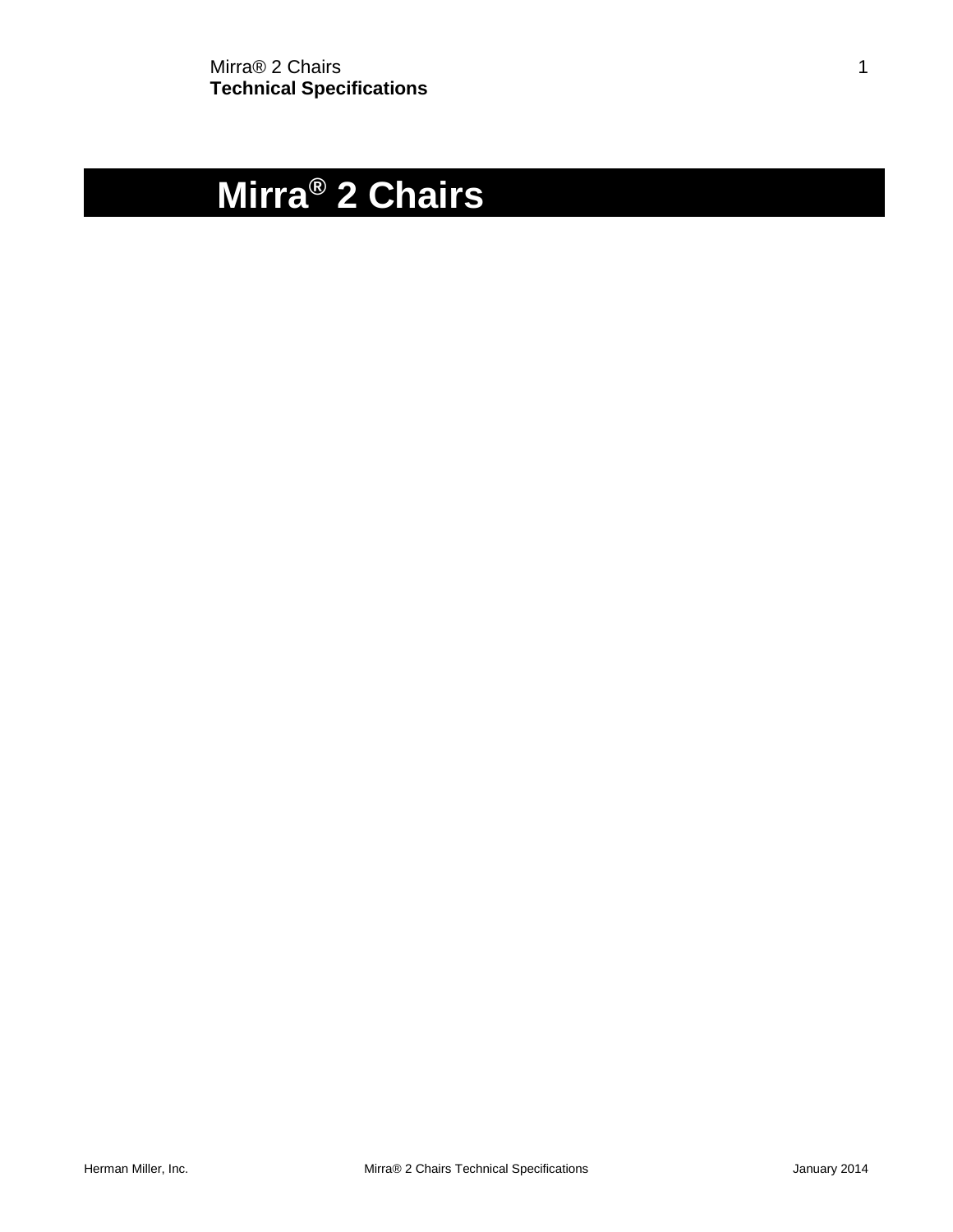| <b>Performance Information</b>               | З  |
|----------------------------------------------|----|
| <b>Methodology and Dimension Description</b> | 4  |
| <b>Seating Measurements</b>                  | 5  |
| <b>Work Chair</b>                            | 14 |
| <b>Butterfly Back Kit</b>                    | 18 |
| Lumbar Kit                                   | 19 |
| <b>Arm Kit</b>                               | 20 |
| <b>Casters and Glides</b>                    | 21 |

Specifications are based on the latest information available at the time of publication. The right is reserved to make changes at any time without notice in finishes, materials, specifications, and models and to discontinue models and finishes.

For specific information about features and options available on each model, prices, and ordering information, please refer to the current Herman Miller Mirra® 2 Chairs Price Book.

© 2014 Herman Miller, Inc., Zeeland, Michigan

- ® L, FlexFront, Mirra, and PostureFit are among the registered trademarks of Herman Miller, Inc.
- ™ Aireweave, Butterfly Back, Harmonic, Latitude, and are among the trademarks of Herman Miller, Inc.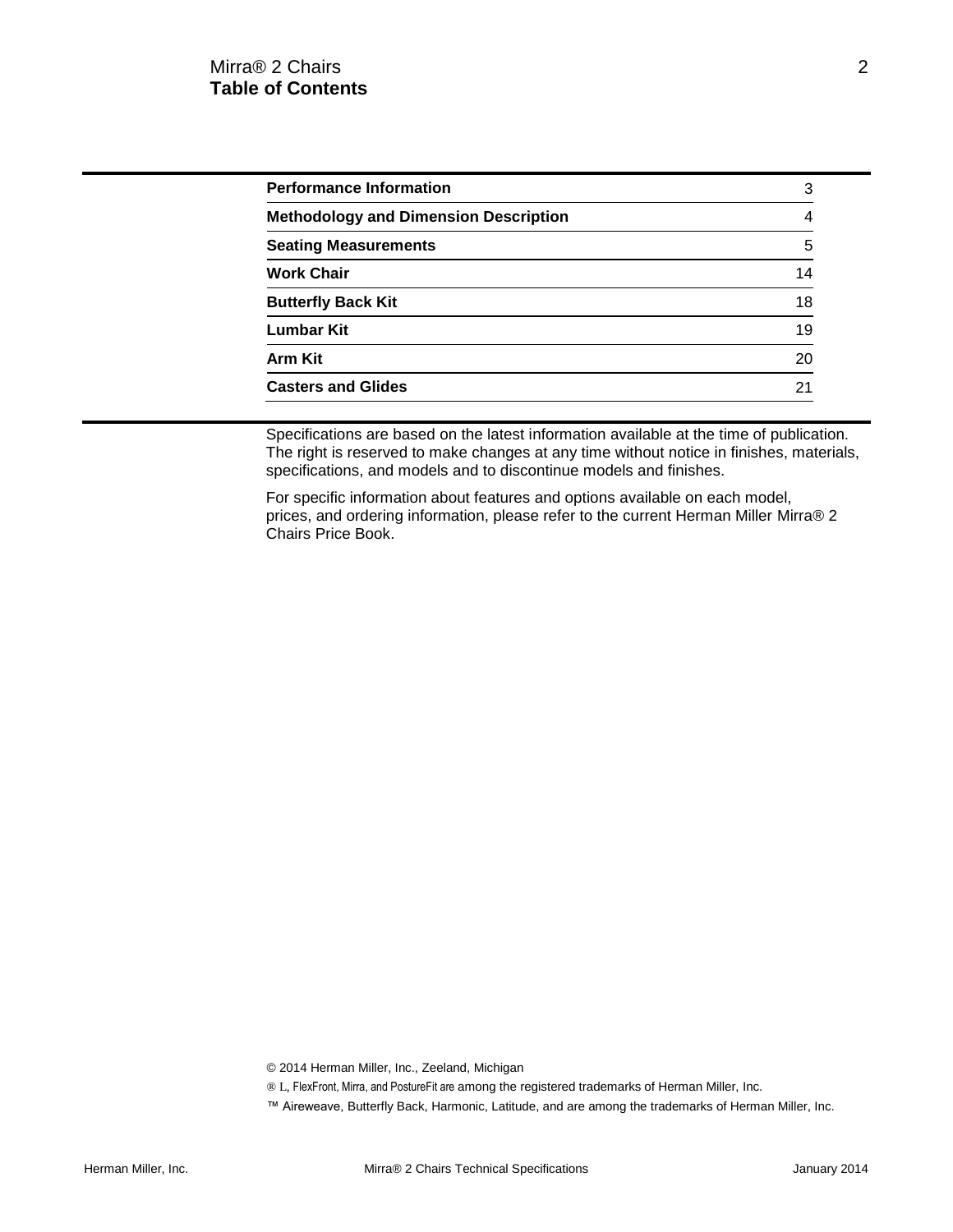Herman Miller, Inc., products are designed, developed and tested to meet and exceed industry standards.

Mirra 2 seating has been tested to the applicable requirements of ANSI/BIFMA X5.1-2011 (general-purpose office chair tests). In addition Mirra 2 seating is tested to Herman Miller proprietary performance tests which are engineered/created for the specific innovative design and options of Mirra 2.

Formal certification validation to industry standards for structural, flammability, ergonomics and GREENGUARD Certification (off gassing, VOC's, etc.) is maintained on the Herman Miller KIOSK under Product Test Reports. Reports are available through your Herman Miller dealer or salesperson.

Herman Miller's Quality Assurance Group randomly and periodically tests standard products (seating) to ensure ongoing compliance to ANSI/BIFMA and Herman Miller corporate standards.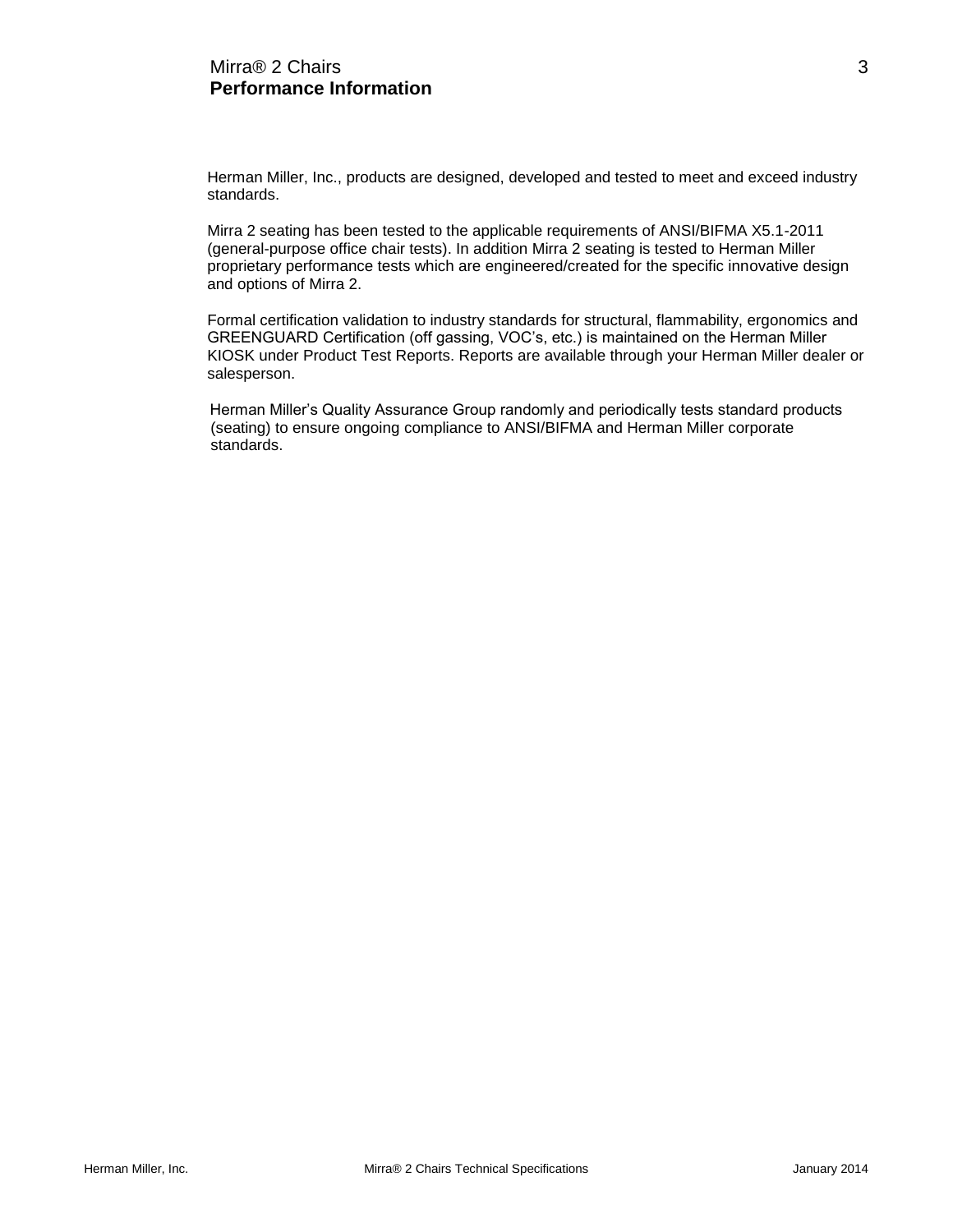## Mirra® 2 Chairs 4 **Methodology and Dimension Description**

The following measurements reflect dimensional information necessary for space planning and standards/codes compliance data. The measurements relevant to standards/codes were taken with a Chair Measuring Device (CMD) in accordance with the BIFMA G-1 2013 ergonomic guideline. Other measurements were taken using a variety of techniques.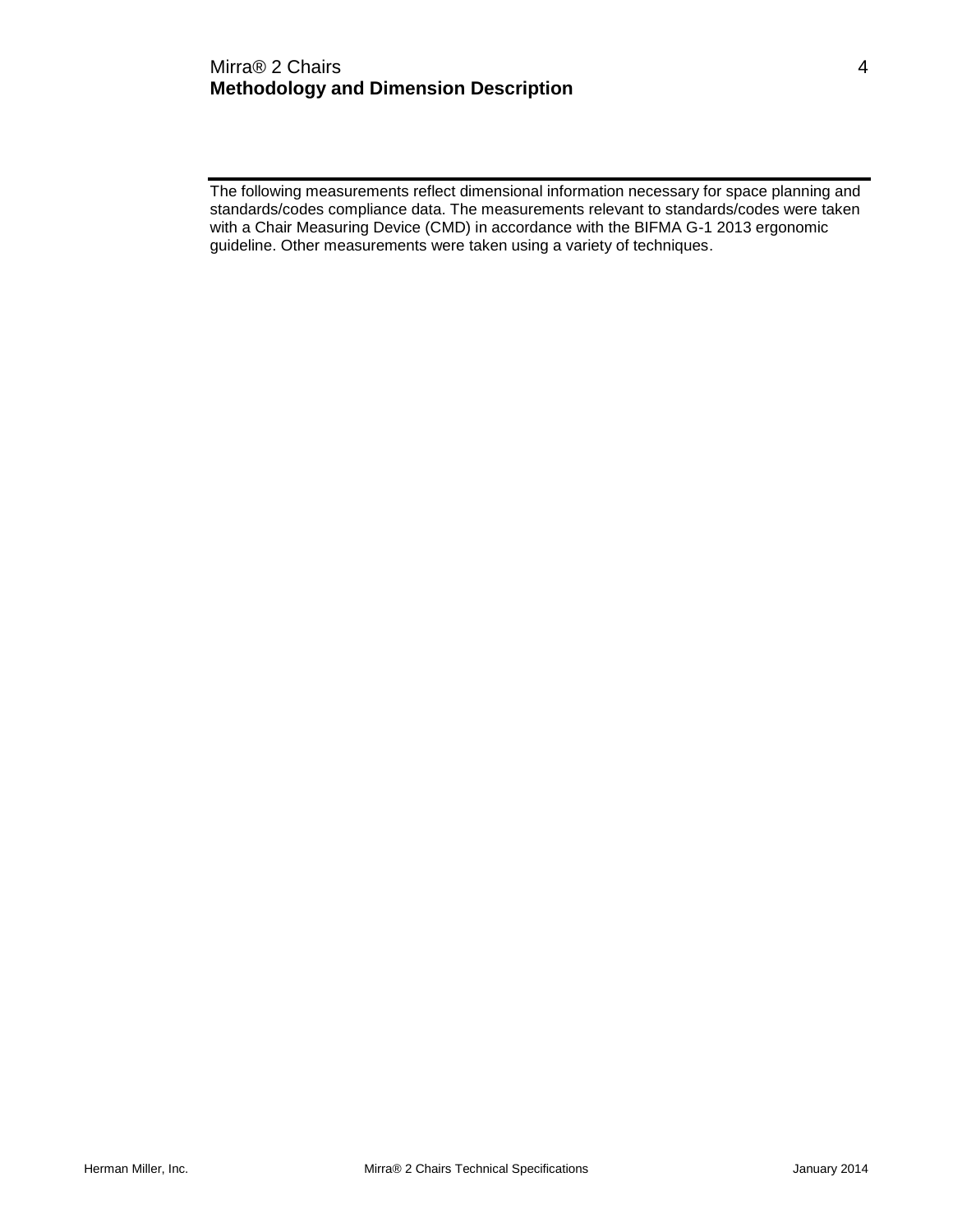**Low-Height-Range Work Chairs with Tilt Limiter and Seat Angle** (Seat height and overall height shown with 2 1/2" casters)

|                          | <b>Seat</b> | <b>Seat</b> | Seat                  | <b>Seat Pan</b>  | Seat-to-Back | <b>Backrest</b> | Lumbar               | <b>Back</b>        |
|--------------------------|-------------|-------------|-----------------------|------------------|--------------|-----------------|----------------------|--------------------|
| <b>Chair Description</b> | Height      | Depth       | $W$ idth <sup>1</sup> | Angle $2$        | Angle $3$    | Height          | Support <sup>4</sup> | Width <sup>5</sup> |
| <b>Adjustable Arms</b>   |             |             |                       |                  |              |                 |                      |                    |
| MRF113AF                 | 14.75-19"   | 16.25"      | 19.25"                | $-2.2/5^{\circ}$ | $96.4^\circ$ | 22.9"           | 4 1/2"               | 15.4/21.3"         |
| <b>Fixed Arms</b>        |             |             |                       |                  |              |                 |                      |                    |
| MRF113PF                 | 14.75-19"   | 16.25"      | 19.25"                | $-2.2/5^{\circ}$ | $96.4^\circ$ | 22.9"           | 4 1/2"               | 15.4/21.3"         |
| <b>No Arms</b>           |             |             |                       |                  |              |                 |                      |                    |
| MRF113NF                 | 14.75-19"   | 16.25"      | 19.25"                | $-2.2/5^{\circ}$ | $96.4^\circ$ | 22.9"           | 41/2"                | 15.4/21.3"         |

| Armpads    | <b>Armpads</b>                                              | Overall | Seat-to-Back           |                | Tilt Range <sup>7</sup>                           | Armpad              |         | <b>Base Diameter</b> | Weight   |
|------------|-------------------------------------------------------------|---------|------------------------|----------------|---------------------------------------------------|---------------------|---------|----------------------|----------|
|            | Inside width <sup>6</sup> Outside width <sup>6</sup> Height |         | Angle Range            | Back           | <b>Seat</b>                                       | Height <sup>8</sup> | Outside | <b>Centerline</b>    | (Pounds) |
|            | 26.0/31.0"                                                  |         |                        | 92.3/99.5/124° |                                                   |                     |         |                      |          |
| 14.3/20.5" |                                                             | 41.75"  | $94.3 - 106.8^{\circ}$ |                | $-2.2/5.0/16.8^{\circ}$ 6.0 $-11.5^{\circ}$ 26.5" |                     |         | 25"                  | 35       |
|            |                                                             |         |                        |                |                                                   |                     |         |                      |          |
|            | 28"                                                         |         |                        | 92.3/99.5/124° |                                                   |                     |         |                      |          |
| 20"        |                                                             | 41.75"  | $94.3 - 106.8^{\circ}$ |                | $-2.2/5.0/16.8^{\circ}$ 6"                        |                     | 26.5"   | 25"                  | 35       |
|            |                                                             |         |                        |                |                                                   |                     |         |                      |          |
|            | N/A                                                         |         |                        | 92.3/99.5/124° |                                                   |                     |         |                      |          |
| N/A        |                                                             | 41.75"  | $94.3 - 106.8^{\circ}$ |                | $-2.2/5.0/16.8^{\circ}$ N/A                       |                     | 26.5"   | 25"                  | 33.5     |

| Work Chairs: Low-Height Range, Tilt Limiter and Seat Angle, Adjustable Seat Depth |                       |                      |                               |                              |                           |                           |                                |                                   |
|-----------------------------------------------------------------------------------|-----------------------|----------------------|-------------------------------|------------------------------|---------------------------|---------------------------|--------------------------------|-----------------------------------|
| <b>Chair Description</b>                                                          | <b>Seat</b><br>Heiaht | <b>Seat</b><br>Depth | Seat<br>$W$ idth <sup>1</sup> | <b>Seat Pan</b><br>Angle $2$ | Seat-to-Back<br>Angle $3$ | <b>Backrest</b><br>Heiaht | Lumbar<br>Support <sup>4</sup> | <b>Back</b><br>Width <sup>5</sup> |
| <b>Adjustable Arms</b>                                                            |                       |                      |                               |                              |                           |                           |                                |                                   |
| MRF113AA                                                                          | 14.75-19"             | $16.25 - 18"$        | 19.5"                         | $-2.2/5^{\circ}$             | $96.4^\circ$              | 22.9"                     | 41/2"                          | 15.4/21.3"                        |
| <b>Fixed Arms</b>                                                                 |                       |                      |                               |                              |                           |                           |                                |                                   |
| MRF113PA                                                                          | 14.75-19"             | $16.25 - 18"$        | 19.5"                         | $-2.2/5^{\circ}$             | $96.4^\circ$              | 22.9"                     | 41/2"                          | 15.4/21.3"                        |
| <b>No Arms</b>                                                                    |                       |                      |                               |                              |                           |                           |                                |                                   |
| MRF113NA                                                                          | 14.75-19"             | $16.25 - 18"$        | 19.5"                         | $-2.2/5^{\circ}$             | $96.4^\circ$              | 22.9"                     | 4 1/2"                         | 15.4/21.3"                        |

| Armpads                          | Armpads                                                     | Overall | Seat-to-Back           |                | Tilt Range <sup>7</sup>                           | Armpad              |         | <b>Base Diameter</b> | Weight   |
|----------------------------------|-------------------------------------------------------------|---------|------------------------|----------------|---------------------------------------------------|---------------------|---------|----------------------|----------|
|                                  | Inside width <sup>6</sup> Outside width <sup>6</sup> Height |         | <b>Angle Range</b>     | <b>Back</b>    | <b>Seat</b>                                       | Height <sup>8</sup> | Outside | <b>Centerline</b>    | (Pounds) |
|                                  | 26.0/31.0"                                                  |         |                        | 92.3/99.5/124° |                                                   |                     |         |                      |          |
| 14.3/20.5"                       |                                                             | 41.75"  | $94.3 - 106.8^{\circ}$ |                | $-2.2/5.0/16.8^{\circ}$ 6.0 $-11.5^{\circ}$ 26.5" |                     |         | 25"                  | 34       |
|                                  |                                                             |         |                        |                |                                                   |                     |         |                      |          |
|                                  | 28"                                                         |         |                        | 92.3/99.5/124° |                                                   |                     |         |                      |          |
| 20"                              |                                                             | 41.75"  | $94.3 - 106.8^{\circ}$ |                | $-2.2/5.0/16.8^{\circ}$ 6"                        |                     | 26.5"   | 25"                  | 34       |
|                                  |                                                             |         |                        |                |                                                   |                     |         |                      |          |
| N/A                              | N/A                                                         | 41.75"  | $94.3 - 106.8^{\circ}$ | 92.3/99.5/124° | $-2.2/5.0/16.8^{\circ}$ N/A                       |                     | 26.5"   | 25"                  | 32.5     |
| $\sqrt[1]{1}$ Widest seat width. |                                                             |         |                        |                |                                                   |                     |         |                      |          |

<sup>2</sup> Forward angle/neutral angle. <sup>3</sup> Stationary chair in neutral position.

<sup>4</sup> Height range with lumbar pad in lowest position and highest position.

<sup>5</sup> Minimum/maximum back width.

<sup>6</sup> Minimum/maximum position for adjustable arms. (Adjustable arms can also pivot 20° inward and 20° outward.)

<sup>7</sup> Forward angle/neutral angle/reclined angle. <sup>8</sup>From seat height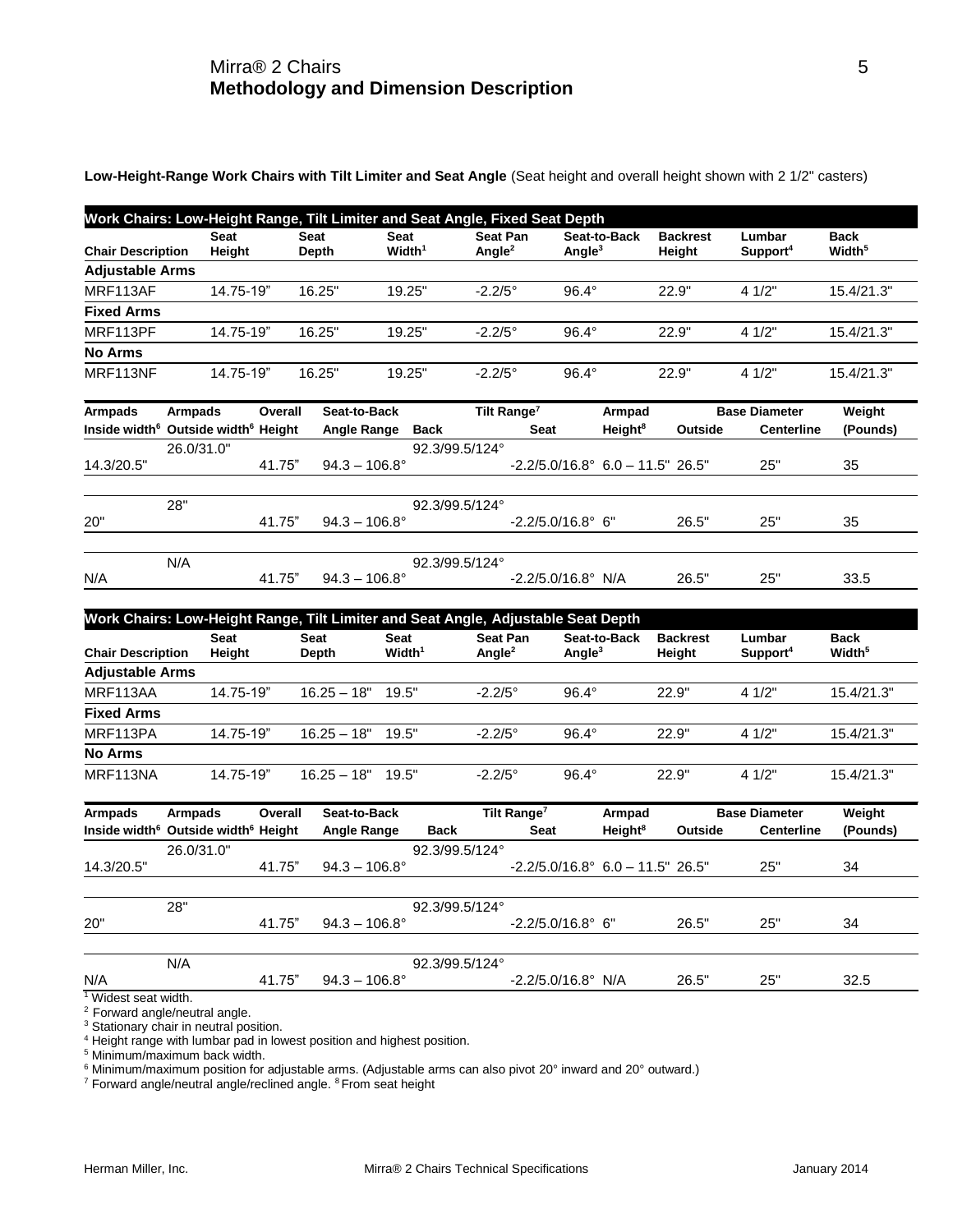## Mirra® 2 Chairs 6 **Methodology and Dimension Description**

**Low-Height-Range Work Chairs with Tilt Limiter** (Seat height and overall height shown with 2 1/2" casters)

|                          | Work Chairs: Low-Height Range, Tilt Limiter, Fixed Seat Depth |                      |                            |                                |                           |                           |                                |                                   |  |  |  |  |  |
|--------------------------|---------------------------------------------------------------|----------------------|----------------------------|--------------------------------|---------------------------|---------------------------|--------------------------------|-----------------------------------|--|--|--|--|--|
| <b>Chair Description</b> | <b>Seat</b><br>Height                                         | <b>Seat</b><br>Depth | Seat<br>Width <sup>1</sup> | Seat Pan<br>Angle <sup>2</sup> | Seat-to-Back<br>Angle $3$ | <b>Backrest</b><br>Height | Lumbar<br>Support <sup>4</sup> | <b>Back</b><br>Width <sup>5</sup> |  |  |  |  |  |
| <b>Adjustable Arms</b>   |                                                               |                      |                            |                                |                           |                           |                                |                                   |  |  |  |  |  |
| MRF112AF                 | 14.75-19"                                                     | 16.25"               | 19.25"                     | $5^{\circ}$                    | $96.4^\circ$              | 22.9"                     | 41/2"                          | 15.4/21.3"                        |  |  |  |  |  |
| <b>Fixed Arms</b>        |                                                               |                      |                            |                                |                           |                           |                                |                                   |  |  |  |  |  |
| MRF112PF                 | 14.75-19"                                                     | 16.25"               | 19.25"                     | $5^\circ$                      | $96.4^\circ$              | 22.9"                     | 4 1/2"                         | 15.4/21.3"                        |  |  |  |  |  |
| <b>No Arms</b>           |                                                               |                      |                            |                                |                           |                           |                                |                                   |  |  |  |  |  |
| MRF112NF                 | 14.75-19"                                                     | 16.25"               | 19.25"                     | $5^\circ$                      | $96.4^{\circ}$            | 22.9"                     | 4 1/2"                         | 15.4/21.3"                        |  |  |  |  |  |

| Armpads    | <b>Armpads</b>                                              | Overall | Seat-to-Back           |                      | Tilt Range <sup>7</sup> | Armpad              |         | <b>Base Diameter</b> | Weight   |
|------------|-------------------------------------------------------------|---------|------------------------|----------------------|-------------------------|---------------------|---------|----------------------|----------|
|            | Inside width <sup>6</sup> Outside width <sup>6</sup> Height |         | <b>Angle Range</b>     | <b>Back</b>          | <b>Seat</b>             | Height <sup>8</sup> | Outside | <b>Centerline</b>    | (Pounds) |
|            | 26.0/31.0"                                                  |         |                        | 99.5/122.1°          |                         |                     |         |                      |          |
| 14.3/20.5" |                                                             | 41.75"  | $96.4 - 105.4^{\circ}$ |                      | $5.0/16.8^{\circ}$      | $6.0 - 11.5" 26.5"$ |         | 25"                  | 35       |
|            |                                                             |         |                        |                      |                         |                     |         |                      |          |
|            | 28"                                                         |         |                        | $99.5/122.1^{\circ}$ |                         |                     |         |                      |          |
| 20"        |                                                             | 41.75"  | $96.4 - 105.4^{\circ}$ |                      | $5.0/16.8^{\circ}$      | 6"                  | 26.5"   | 25"                  | 35       |
|            |                                                             |         |                        |                      |                         |                     |         |                      |          |
|            | N/A                                                         |         |                        | 99.5/122.1°          |                         |                     |         |                      |          |
| N/A        |                                                             | 41.75"  | $96.4 - 105.4^{\circ}$ |                      | $5.0/16.8^{\circ}$      | N/A                 | 26.5"   | 25"                  | 33.5     |

|                          | Work Chairs: Low-Height Range, Tilt Limiter, Flex Front™ Adjustable Seat Depth |               |                            |                              |                           |                           |                                |                                   |  |  |  |  |  |
|--------------------------|--------------------------------------------------------------------------------|---------------|----------------------------|------------------------------|---------------------------|---------------------------|--------------------------------|-----------------------------------|--|--|--|--|--|
| <b>Chair Description</b> | <b>Seat</b><br>Height                                                          | Seat<br>Depth | Seat<br>Width <sup>1</sup> | <b>Seat Pan</b><br>Angle $2$ | Seat-to-Back<br>Angle $3$ | <b>Backrest</b><br>Height | Lumbar<br>Support <sup>4</sup> | <b>Back</b><br>Width <sup>5</sup> |  |  |  |  |  |
| <b>Adjustable Arms</b>   |                                                                                |               |                            |                              |                           |                           |                                |                                   |  |  |  |  |  |
| MRF112AA                 | 14.75-19"                                                                      | $16.25 - 18"$ | 19.5"                      | $5^\circ$                    | $96.4^\circ$              | 22.9"                     | 41/2"                          | 15.4/21.3"                        |  |  |  |  |  |
| <b>Fixed Arms</b>        |                                                                                |               |                            |                              |                           |                           |                                |                                   |  |  |  |  |  |
| MRF112PA                 | 14.75-19"                                                                      | $16.25 - 18"$ | 19.5"                      | $5^{\circ}$                  | $96.4^\circ$              | 22.9"                     | 41/2"                          | 15.4/21.3"                        |  |  |  |  |  |
| <b>No Arms</b>           |                                                                                |               |                            |                              |                           |                           |                                |                                   |  |  |  |  |  |
| MRF112NA                 | 14.75-19"                                                                      | $16.25 - 18"$ | 19.5"                      | $5^{\circ}$                  | $96.4^\circ$              | 22.9"                     | 41/2"                          | 15.4/21.3"                        |  |  |  |  |  |

| Armpads                         | Armpads                                                     | Overall | Seat-to-Back           |                      | Tilt Range <sup>7</sup> | Armpad              |         | <b>Base Diameter</b> | Weight   |
|---------------------------------|-------------------------------------------------------------|---------|------------------------|----------------------|-------------------------|---------------------|---------|----------------------|----------|
|                                 | Inside width <sup>6</sup> Outside width <sup>6</sup> Height |         | Angle Range            | <b>Back</b>          | <b>Seat</b>             | Height <sup>8</sup> | Outside | <b>Centerline</b>    | (Pounds) |
|                                 | 26.0/31.0"                                                  |         |                        | 99.5/122.1°          |                         |                     |         |                      |          |
| 14.3/20.5"                      |                                                             | 41.75"  | $96.4 - 105.4^{\circ}$ |                      | $5.0/16.8^{\circ}$      | $6.0 - 11.5" 26.5"$ |         | 25"                  | 34       |
|                                 |                                                             |         |                        |                      |                         |                     |         |                      |          |
|                                 | 28"                                                         |         |                        | $99.5/122.1^{\circ}$ |                         |                     |         |                      |          |
| 20"                             |                                                             | 41.75"  | $96.4 - 105.4^{\circ}$ |                      | $5.0/16.8^{\circ}$      | 6"                  | 26.5"   | 25"                  | 34       |
|                                 |                                                             |         |                        |                      |                         |                     |         |                      |          |
|                                 | N/A                                                         |         |                        | $99.5/122.1^{\circ}$ |                         |                     |         |                      |          |
| N/A                             |                                                             | 41.75"  | $96.4 - 105.4^{\circ}$ |                      | $5.0/16.8^{\circ}$      | N/A                 | 26.5"   | 25"                  | 32.5     |
| <sup>1</sup> Widest seat width. |                                                             |         |                        |                      |                         |                     |         |                      |          |

<sup>2</sup> Neutral angle.

<sup>3</sup> Stationary chair in neutral position.

<sup>4</sup> Height range with lumbar pad in lowest position and highest position.

<sup>5</sup> Minimum/maximum back width.

 $^6$  Minimum/maximum position for adjustable arms. (Adjustable arms can also pivot 20° inward and 20° outward.)

<sup>7</sup> Neutral angle/reclined angle. <sup>8</sup> From seat height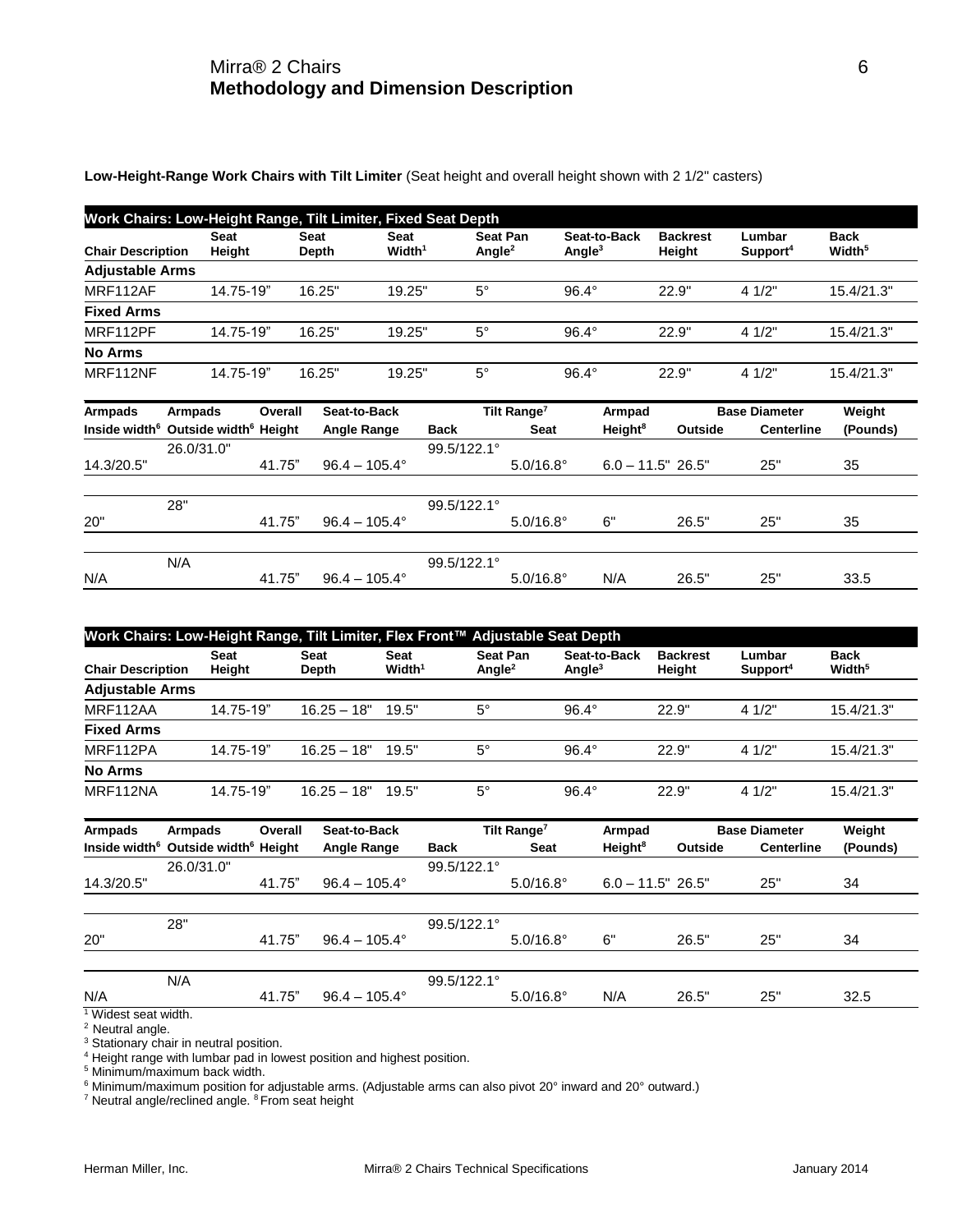## Mirra® 2 Chairs 7 **Methodology and Dimension Description**

**Low-Height-Range Work Chairs with Standard Tilt** (Seat height and overall height shown with 2 1/2" casters)

|                                       |                                        |                       | Work Chairs: Low-Height Range, Standard Tilt, Fixed Seat Depth                  |                                      |             |                                |                                        |                                    |                           |                                           |                                   |
|---------------------------------------|----------------------------------------|-----------------------|---------------------------------------------------------------------------------|--------------------------------------|-------------|--------------------------------|----------------------------------------|------------------------------------|---------------------------|-------------------------------------------|-----------------------------------|
| <b>Chair Description</b>              |                                        | Seat<br>Height        | <b>Seat</b><br><b>Depth</b>                                                     | <b>Seat</b><br>$W$ idth <sup>1</sup> |             | Seat Pan<br>Angle <sup>2</sup> |                                        | Seat-to-Back<br>Angle <sup>3</sup> | <b>Backrest</b><br>Height | Lumbar<br>Support <sup>4</sup>            | <b>Back</b><br>Width <sup>5</sup> |
| <b>Adjustable Arms</b>                |                                        |                       |                                                                                 |                                      |             |                                |                                        |                                    |                           |                                           |                                   |
| MRF111AF                              |                                        | 14.75-19"             | 16.25"                                                                          | 19.25"                               |             | $5^{\circ}$                    |                                        | $96.4^\circ$                       | 22.9"                     | 4 1/2"                                    | 15.4/21.3"                        |
| <b>Fixed Arms</b>                     |                                        |                       |                                                                                 |                                      |             |                                |                                        |                                    |                           |                                           |                                   |
| MRF111PF                              |                                        | 14.75-19"             | 16.25"                                                                          | 19.25"                               |             | $5^\circ$                      |                                        | $96.4^\circ$                       | 22.9"                     | 4 1/2"                                    | 15.4/21.3"                        |
| <b>No Arms</b>                        |                                        |                       |                                                                                 |                                      |             |                                |                                        |                                    |                           |                                           |                                   |
| MRF111NF                              |                                        | 14.75-19"             | 16.25"                                                                          | 19.25"                               |             | $5^{\circ}$                    |                                        | $96.4^\circ$                       | 22.9"                     | 4 1/2"                                    | 15.4/21.3"                        |
| <b>Armpads</b>                        | <b>Armpads</b>                         | Overall               | Seat-to-Back                                                                    |                                      |             |                                | Tilt Range <sup>7</sup>                | Armpad                             |                           | <b>Base Diameter</b>                      | Weight                            |
| Inside <sup>6</sup>                   | Outside <sup>6</sup>                   | Height                | Angle Range                                                                     |                                      | <b>Back</b> |                                | <b>Seat</b>                            | Height <sup>8</sup>                | Outside                   | <b>Centerline</b>                         | (Pounds)                          |
| 14.3/20.5"                            | 26.0/31.0"                             | 41.75"                | $96.4 - 105.4^{\circ}$                                                          |                                      | 99.5/122.1° |                                | $5.0/16.8^{\circ}$                     | $6.0 - 11.5"$                      | 26.5"                     | 25"                                       | 35                                |
|                                       | 28"                                    |                       |                                                                                 |                                      | 99.5/122.1° |                                |                                        |                                    |                           |                                           |                                   |
| 20"                                   |                                        | 41.75"                | $96.4 - 105.4^{\circ}$                                                          |                                      |             |                                | $5.0/16.8^{\circ}$                     | 6"                                 | 26.5"                     | 25"                                       | 35                                |
|                                       | N/A                                    |                       |                                                                                 |                                      | 99.5/122.1° |                                |                                        |                                    |                           |                                           |                                   |
| N/A                                   |                                        | 41.75"                | $96.4 - 105.4^{\circ}$                                                          |                                      |             |                                | $5.0/16.8^{\circ}$                     | N/A                                | 26.5"                     | 25"                                       | 33.5                              |
|                                       |                                        |                       | Work Chairs: Low-Height Range, Standard Tilt, Flex Front™ Adjustable Seat Depth |                                      |             |                                |                                        |                                    |                           |                                           |                                   |
| <b>Chair Description</b>              |                                        | <b>Seat</b><br>Height | <b>Seat</b><br>Depth                                                            | Seat<br>Width <sup>1</sup>           |             | Angle <sup>2</sup>             | Seat Pan                               | Seat-to-Back<br>Angle $3$          | <b>Backrest</b><br>Height | Lumbar<br>Support <sup>4</sup>            | <b>Back</b><br>Width <sup>5</sup> |
| <b>Adjustable Arms</b>                |                                        |                       |                                                                                 |                                      |             |                                |                                        |                                    |                           |                                           |                                   |
| MRF111AA                              |                                        | 14.75-19"             | $16.25 - 18"$                                                                   | 19.5"                                |             | $5^{\circ}$                    |                                        | $96.4^\circ$                       | 22.9"                     | 4 1/2"                                    | 15.4/21.3"                        |
| <b>Fixed Arms</b>                     |                                        |                       |                                                                                 |                                      |             |                                |                                        |                                    |                           |                                           |                                   |
| MRF111PA                              |                                        | 14.75-19"             | $16.25 - 18"$                                                                   | 19.5"                                |             | $5^{\circ}$                    |                                        | 96.4°                              | 22.9"                     | 4 1/2"                                    | 15.4/21.3"                        |
| No Arms                               |                                        |                       |                                                                                 |                                      |             |                                |                                        |                                    |                           |                                           |                                   |
| MRF111NA                              |                                        | 14.75-19"             | $16.25 - 18"$ 19.5"                                                             |                                      |             | $5^{\circ}$                    |                                        | $96.4^\circ$                       | 22.9"                     | 4 1/2"                                    | 15.4/21.3"                        |
| <b>Armpads</b><br>Inside <sup>6</sup> | <b>Armpads</b><br>Outside <sup>6</sup> | Overall<br>Height     | Seat-to-Back<br>Angle Range                                                     |                                      | <b>Back</b> |                                | Tilt Range <sup>7</sup><br><b>Seat</b> | Armpad<br>Height <sup>8</sup>      | Outside                   | <b>Base Diameter</b><br><b>Centerline</b> | Weight<br>(Pounds)                |
| 14.3/20.5"                            | 26.0/31.0"                             | 41.75"                | $96.4 - 105.4^{\circ}$                                                          |                                      | 99.5/122.1° |                                | $5.0/16.8^{\circ}$                     | $6.0 - 11.5"$                      | 26.5"                     | 25"                                       | 34                                |
|                                       |                                        |                       |                                                                                 |                                      |             |                                |                                        |                                    |                           |                                           |                                   |
| 20"                                   | 28"                                    | 41.75"                | $96.4 - 105.4^{\circ}$                                                          |                                      | 99.5/122.1° |                                | $5.0/16.8^{\circ}$                     | 6"                                 | 26.5"                     | 25"                                       | 34                                |
|                                       |                                        |                       |                                                                                 |                                      |             |                                |                                        |                                    |                           |                                           |                                   |
| N/A                                   | N/A                                    | 41.75"                | $96.4 - 105.4^{\circ}$                                                          |                                      | 99.5/122.1° |                                | $5.0/16.8^{\circ}$                     | N/A                                | 26.5"                     | 25"                                       | 32.5                              |
|                                       |                                        |                       |                                                                                 |                                      |             |                                |                                        |                                    |                           |                                           |                                   |

<sup>1</sup> Widest seat width.

<sup>2</sup> Neutral angle.

<sup>3</sup> Stationary chair in neutral position.

<sup>4</sup> Height range with lumbar pad in lowest position and highest position.

<sup>5</sup> Minimum/maximum back width.

 $^6$ Minimum/maximum position for adjustable arms. (Adjustable arms can also pivot 20° inward and 20° outward.)

<sup>7</sup> Neutral angle/reclined angle. <sup>8</sup> From seat height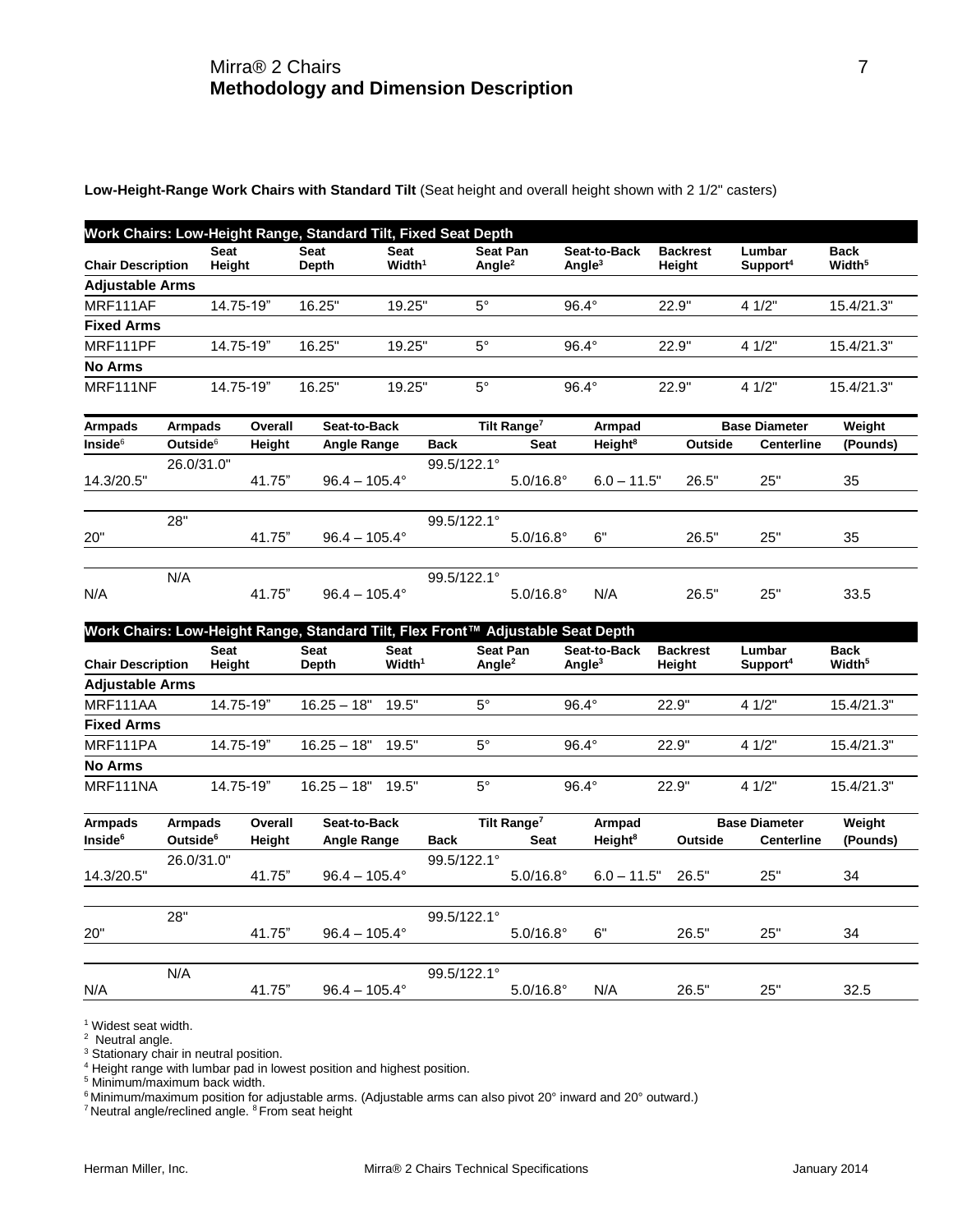**Standard-Height-Range Work Chairs with Tilt Limiter and Seat Angle** (Seat height and overall height shown with 2 1/2" casters)

| <b>Chair Description</b> | <b>Seat</b><br>Height | <b>Seat</b><br>Depth | <b>Seat</b><br>Width <sup>1</sup> | Seat Pan<br>Angle <sup>2</sup> | Seat-to-Back<br>Angle <sup>3</sup> | <b>Backrest</b><br>Height | Lumbar<br>Support <sup>4</sup> | <b>Back</b><br>Width <sup>5</sup> |
|--------------------------|-----------------------|----------------------|-----------------------------------|--------------------------------|------------------------------------|---------------------------|--------------------------------|-----------------------------------|
| <b>Adjustable Arms</b>   |                       |                      |                                   |                                |                                    |                           |                                |                                   |
| MRF123AF                 | $16 - 20.5"$          | 16.25"               | 19.25"                            | $-2.2/5^{\circ}$               | $96.4^\circ$                       | 22.9"                     | 41/2"                          | 15.4/21.3"                        |
| <b>Fixed Arms</b>        |                       |                      |                                   |                                |                                    |                           |                                |                                   |
| MRF123PF                 | $16 - 20.5"$          | 16.25"               | 19.25"                            | $-2.2/5^{\circ}$               | $96.4^\circ$                       | 22.9"                     | 41/2"                          | 15.4/21.3"                        |
| <b>No Arms</b>           |                       |                      |                                   |                                |                                    |                           |                                |                                   |
| MRF123NF                 | $16 - 20.5"$          | 16.25"               | 19.25"                            | $-2.2/5^{\circ}$               | $96.4^\circ$                       | 22.9"                     | 41/2"                          | 15.4/21.3"                        |

| <b>Armpads</b> | <b>Armpads</b>                                              | Overall | Seat-to-Back           |                | Tilt Range <sup>7</sup>                           | Armpad              |         | <b>Base Diameter</b> | Weight   |
|----------------|-------------------------------------------------------------|---------|------------------------|----------------|---------------------------------------------------|---------------------|---------|----------------------|----------|
|                | Inside width <sup>6</sup> Outside width <sup>6</sup> Height |         | <b>Angle Range</b>     | <b>Back</b>    | <b>Seat</b>                                       | Height <sup>8</sup> | Outside | <b>Centerline</b>    | (Pounds) |
|                | 26.0/31.0"                                                  |         |                        | 92.3/99.5/124° |                                                   |                     |         |                      |          |
| 14.3/20.5"     |                                                             | 42.75"  | $94.3 - 106.8^{\circ}$ |                | $-2.2/5.0/16.8^{\circ}$ 6.0 $-11.5^{\circ}$ 26.5" |                     |         | 25"                  | 35       |
|                |                                                             |         |                        |                |                                                   |                     |         |                      |          |
|                | 28"                                                         |         |                        | 92.3/99.5/124° |                                                   |                     |         |                      |          |
| 20"            |                                                             | 42.75"  | $94.3 - 106.8^{\circ}$ |                | $-2.2/5.0/16.8^{\circ}$ 6"                        |                     | 26.5"   | 25"                  | 35       |
|                |                                                             |         |                        |                |                                                   |                     |         |                      |          |
|                | N/A                                                         |         |                        | 92.3/99.5/124° |                                                   |                     |         |                      |          |
| N/A            |                                                             | 42.75"  | $94.3 - 106.8^{\circ}$ |                | $-2.2/5.0/16.8^{\circ}$ N/A                       |                     | 26.5"   | 25"                  | 33.5     |

| Work Chairs: Standard-Height Range, Tilt Limiter and Seat Angle, Adjustable Seat Depth |                       |                      |                            |                                       |                           |                           |                                |                                   |  |  |  |  |
|----------------------------------------------------------------------------------------|-----------------------|----------------------|----------------------------|---------------------------------------|---------------------------|---------------------------|--------------------------------|-----------------------------------|--|--|--|--|
| <b>Chair Description</b>                                                               | <b>Seat</b><br>Height | <b>Seat</b><br>Depth | Seat<br>Width <sup>1</sup> | <b>Seat Pan</b><br>Angle <sup>2</sup> | Seat-to-Back<br>Angle $3$ | <b>Backrest</b><br>Height | Lumbar<br>Support <sup>4</sup> | <b>Back</b><br>Width <sup>5</sup> |  |  |  |  |
| <b>Adjustable Arms</b>                                                                 |                       |                      |                            |                                       |                           |                           |                                |                                   |  |  |  |  |
| MRF123AA                                                                               | $16 - 20.5"$          | $16.25 - 18"$        | 19.5"                      | $-2.2/5^{\circ}$                      | $96.4^\circ$              | 22.9"                     | 41/2"                          | 15.4/21.3"                        |  |  |  |  |
| <b>Fixed Arms</b>                                                                      |                       |                      |                            |                                       |                           |                           |                                |                                   |  |  |  |  |
| MRF123PA                                                                               | $16 - 20.5"$          | $16.25 - 18"$        | 19.5"                      | $-2.2/5^{\circ}$                      | $96.4^\circ$              | 22.9"                     | 41/2"                          | 15.4/21.3"                        |  |  |  |  |
| <b>No Arms</b>                                                                         |                       |                      |                            |                                       |                           |                           |                                |                                   |  |  |  |  |
| MRF123NA                                                                               | $16 - 20.5"$          | $16.25 - 18"$        | 19.5"                      | $-2.2/5^{\circ}$                      | $96.4^\circ$              | 22.9"                     | 41/2"                          | 15.4/21.3"                        |  |  |  |  |

| Armpads     | Armpads                                                     | Overall | Seat-to-Back           |                | Tilt Range <sup>7</sup>                   | Armpad              |         | <b>Base Diameter</b> | Weight   |
|-------------|-------------------------------------------------------------|---------|------------------------|----------------|-------------------------------------------|---------------------|---------|----------------------|----------|
|             | Inside width <sup>6</sup> Outside width <sup>6</sup> Height |         | Angle Range            | <b>Back</b>    | <b>Seat</b>                               | Height <sup>8</sup> | Outside | <b>Centerline</b>    | (Pounds) |
|             | 26.0/31.0"                                                  |         |                        | 92.3/99.5/124° |                                           |                     |         |                      |          |
| 14.3/20.5"  |                                                             | 42.75"  | $94.3 - 106.8^{\circ}$ |                | $-2.2/5.0/16.8^{\circ}$ 6.0 - 11.5" 26.5" |                     |         | 25"                  | 34       |
|             |                                                             |         |                        |                |                                           |                     |         |                      |          |
|             | 28"                                                         |         |                        | 92.3/99.5/124° |                                           |                     |         |                      |          |
| 20"         |                                                             | 42.75"  | $94.3 - 106.8^{\circ}$ |                | $-2.2/5.0/16.8^{\circ}$ 6"                |                     | 26.5"   | 25"                  | 34       |
|             | N/A                                                         |         |                        | 92.3/99.5/124° |                                           |                     |         |                      |          |
| N/A<br>1111 |                                                             | 42.75"  | $94.3 - 106.8^{\circ}$ |                | $-2.2/5.0/16.8^{\circ}$ N/A               |                     | 26.5"   | 25"                  | 32.5     |

<sup>1</sup> Widest seat width.

 $2$  Forward angle/neutral angle.

<sup>3</sup> Stationary chair in neutral position.

<sup>4</sup> Height range with lumbar pad in lowest position and highest position.

<sup>5</sup> Minimum/maximum back width.

<sup>6</sup> Minimum/maximum position for adjustable arms. (Adjustable arms can also pivot 20° inward and 20° outward.).

<sup>7</sup> Forward angle/neutral angle/reclined angle. <sup>8</sup>From seat height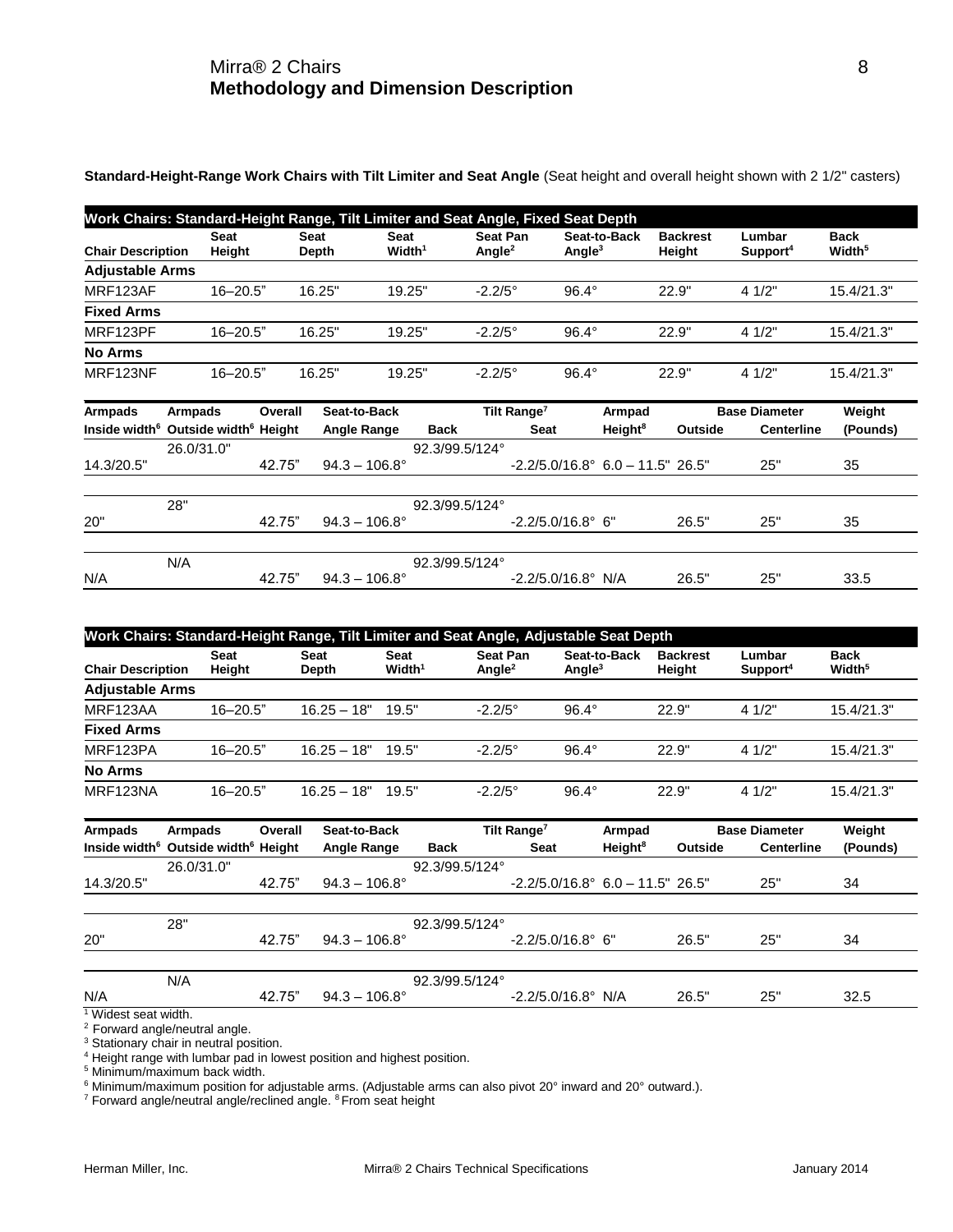## Mirra® 2 Chairs 9 **Methodology and Dimension Description**

**Standard-Height-Range Work Chairs with Tilt Limiter** (Seat height and overall height shown with 2 1/2" casters)

| Work Chairs: Standard-Height Range, Tilt Limiter, Fixed Seat Depth |                |                      |                            |                                |                           |                           |                                |                                   |  |  |  |  |
|--------------------------------------------------------------------|----------------|----------------------|----------------------------|--------------------------------|---------------------------|---------------------------|--------------------------------|-----------------------------------|--|--|--|--|
| <b>Chair Description</b>                                           | Seat<br>Height | <b>Seat</b><br>Depth | Seat<br>Width <sup>1</sup> | Seat Pan<br>Angle <sup>2</sup> | Seat-to-Back<br>Angle $3$ | <b>Backrest</b><br>Height | Lumbar<br>Support <sup>4</sup> | <b>Back</b><br>Width <sup>5</sup> |  |  |  |  |
| <b>Adjustable Arms</b>                                             |                |                      |                            |                                |                           |                           |                                |                                   |  |  |  |  |
| MRF122AF                                                           | $16 - 20.5"$   | 16.25"               | 19.25"                     | $5^\circ$                      | $96.4^\circ$              | 22.9"                     | 41/2"                          | 15.4/21.3"                        |  |  |  |  |
| <b>Fixed Arms</b>                                                  |                |                      |                            |                                |                           |                           |                                |                                   |  |  |  |  |
| MRF122PF                                                           | $16 - 20.5"$   | 16.25"               | 19.25"                     | $5^\circ$                      | $96.4^\circ$              | 22.9"                     | 41/2"                          | 15.4/21.3"                        |  |  |  |  |
| <b>No Arms</b>                                                     |                |                      |                            |                                |                           |                           |                                |                                   |  |  |  |  |
| MRF122NF                                                           | $16 - 20.5"$   | 16.25"               | 19.25"                     | $5^\circ$                      | $96.4^{\circ}$            | 22.9"                     | 41/2"                          | 15.4/21.3"                        |  |  |  |  |

| Armpads    | <b>Armpads</b>                                              | Overall | Seat-to-Back           |                      | Tilt Range <sup>7</sup> | Armpad              |         | <b>Base Diameter</b> | Weight   |
|------------|-------------------------------------------------------------|---------|------------------------|----------------------|-------------------------|---------------------|---------|----------------------|----------|
|            | Inside width <sup>6</sup> Outside width <sup>6</sup> Height |         | <b>Angle Range</b>     | <b>Back</b>          | <b>Seat</b>             | Height <sup>8</sup> | Outside | <b>Centerline</b>    | (Pounds) |
|            | 26.0/31.0"                                                  |         |                        | $99.5/122.1^{\circ}$ |                         |                     |         |                      |          |
| 14.3/20.5" |                                                             | 42.75"  | $96.4 - 105.4^{\circ}$ |                      | $5.0/16.8^{\circ}$      | $6.0 - 11.5" 26.5"$ |         | 25"                  | 35       |
|            |                                                             |         |                        |                      |                         |                     |         |                      |          |
|            | 28"                                                         |         |                        | $99.5/122.1^{\circ}$ |                         |                     |         |                      |          |
| 20"        |                                                             | 42.75"  | $96.4 - 105.4^{\circ}$ |                      | $5.0/16.8^{\circ}$      | 6"                  | 26.5"   | 25"                  | 35       |
|            |                                                             |         |                        |                      |                         |                     |         |                      |          |
|            | N/A                                                         |         |                        | 99.5/122.1°          |                         |                     |         |                      |          |
| N/A        |                                                             | 42.75"  | $96.4 - 105.4^{\circ}$ |                      | $5.0/16.8^{\circ}$      | N/A                 | 26.5"   | 25"                  | 33.5     |

| Work Chairs: Standard-Height Range, Tilt Limiter, Flex Front™ Adjustable Seat Depth |                       |               |                            |                                       |                           |                           |                                |                                   |  |  |  |  |
|-------------------------------------------------------------------------------------|-----------------------|---------------|----------------------------|---------------------------------------|---------------------------|---------------------------|--------------------------------|-----------------------------------|--|--|--|--|
| <b>Chair Description</b>                                                            | <b>Seat</b><br>Heiaht | Seat<br>Depth | Seat<br>Width <sup>1</sup> | <b>Seat Pan</b><br>Angle <sup>2</sup> | Seat-to-Back<br>Angle $3$ | <b>Backrest</b><br>Height | Lumbar<br>Support <sup>4</sup> | <b>Back</b><br>Width <sup>5</sup> |  |  |  |  |
| <b>Adjustable Arms</b>                                                              |                       |               |                            |                                       |                           |                           |                                |                                   |  |  |  |  |
| MRF122AA                                                                            | $16 - 20.5"$          | $16.25 - 18"$ | 19.5"                      | $5^\circ$                             | $96.4^\circ$              | 22.9"                     | 41/2"                          | 15.4/21.3"                        |  |  |  |  |
| <b>Fixed Arms</b>                                                                   |                       |               |                            |                                       |                           |                           |                                |                                   |  |  |  |  |
| MRF122PA                                                                            | $16 - 20.5"$          | $16.25 - 18"$ | 19.5"                      | $5^\circ$                             | $96.4^\circ$              | 22.9"                     | 41/2"                          | 15.4/21.3"                        |  |  |  |  |
| <b>No Arms</b>                                                                      |                       |               |                            |                                       |                           |                           |                                |                                   |  |  |  |  |
| MRF122NA                                                                            | $16 - 20.5"$          | $16.25 - 18"$ | 19.5"                      | $5^\circ$                             | $96.4^\circ$              | 22.9"                     | 41/2"                          | 15.4/21.3"                        |  |  |  |  |

| <b>Armpads</b>               | <b>Armpads</b>                                              | Overall | Seat-to-Back           |             | Tilt Range <sup>7</sup> | Armpad               |         | <b>Base Diameter</b> | Weight   |
|------------------------------|-------------------------------------------------------------|---------|------------------------|-------------|-------------------------|----------------------|---------|----------------------|----------|
|                              | Inside width <sup>6</sup> Outside width <sup>6</sup> Height |         | Angle Range            | <b>Back</b> | <b>Seat</b>             | Height <sup>8</sup>  | Outside | <b>Centerline</b>    | (Pounds) |
|                              | 26.0/31.0"                                                  |         |                        | 99.5/122.1° |                         |                      |         |                      |          |
| 14.3/20.5"                   |                                                             | 42.75"  | $96.4 - 105.4^{\circ}$ |             | $5.0/16.8^{\circ}$      | $6.0 - 11.5$ " 26.5" |         | 25"                  | 34       |
|                              |                                                             |         |                        |             |                         |                      |         |                      |          |
|                              | 28"                                                         |         |                        | 99.5/122.1° |                         |                      |         |                      |          |
| 20"                          |                                                             | 42.75"  | $96.4 - 105.4^{\circ}$ |             | $5.0/16.8^{\circ}$      | 6"                   | 26.5"   | 25"                  | 34       |
|                              |                                                             |         |                        |             |                         |                      |         |                      |          |
|                              | N/A                                                         |         |                        | 99.5/122.1° |                         |                      |         |                      |          |
| N/A<br>$1$ Midost soot width |                                                             | 42.75"  | $96.4 - 105.4^{\circ}$ |             | $5.0/16.8^{\circ}$      | N/A                  | 26.5"   | 25"                  | 32.5     |

Widest seat width.

<sup>2</sup> Neutral angle.

<sup>3</sup> Stationary chair in neutral position.

<sup>4</sup> Height range with lumbar pad in lowest position and highest position.

<sup>5</sup> Minimum/maximum back width.

<sup>6</sup> Minimum/maximum position for adjustable arms. (Adjustable arms can also pivot 20° inward and 20° outward.) <sup>7</sup> Neutral angle/reclined angle. <sup>8</sup> From seat height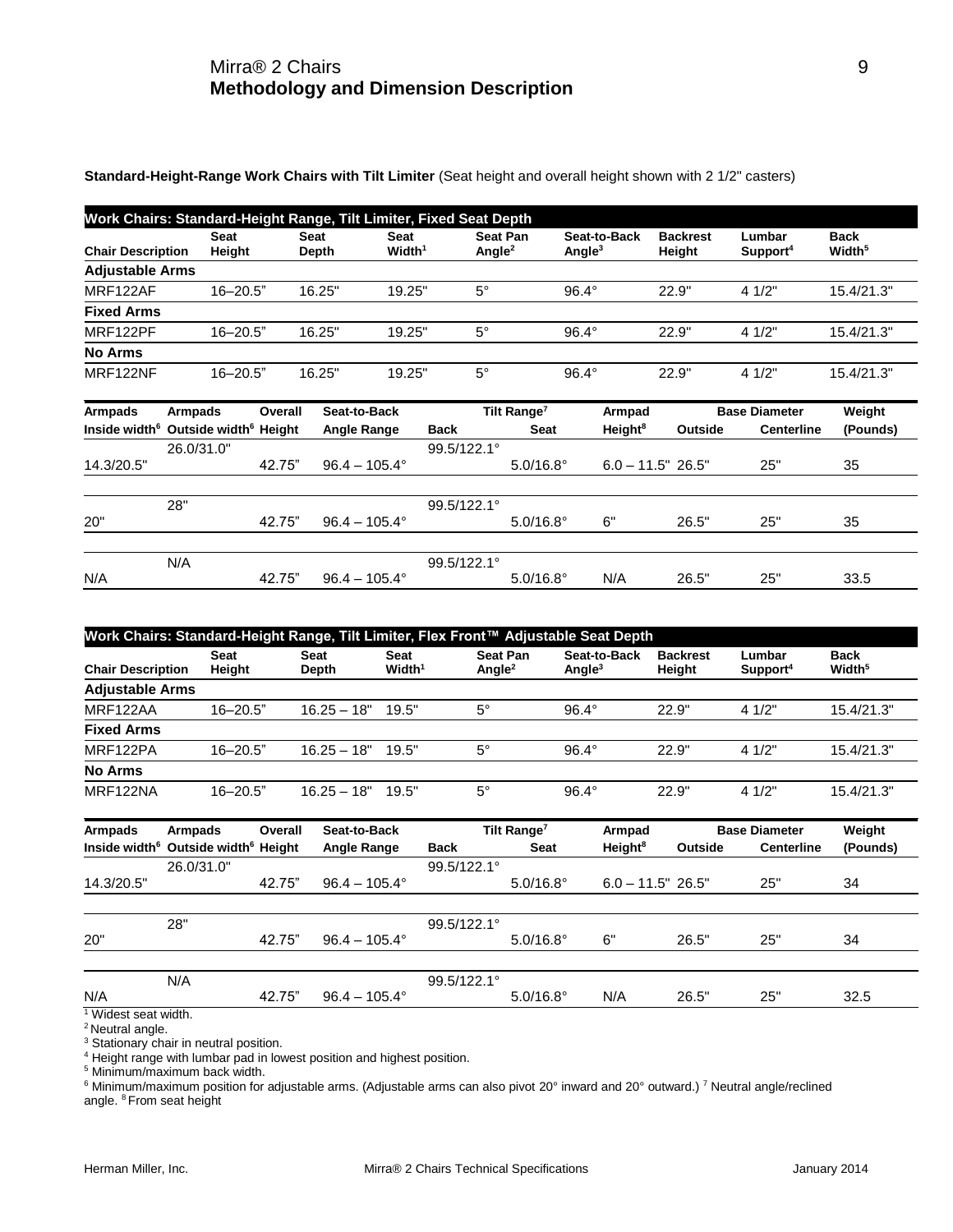**Standard-Height-Range Work Chairs with Standard Tilt** (Seat height and overall height shown with 2 1/2" casters)

|                          |                      |                       | Work Chairs: Standard-Height Range, Standard Tilt, Fixed Seat Depth |                               |                                       |                                      |                           |                                |                                   |
|--------------------------|----------------------|-----------------------|---------------------------------------------------------------------|-------------------------------|---------------------------------------|--------------------------------------|---------------------------|--------------------------------|-----------------------------------|
| <b>Chair Description</b> |                      | <b>Seat</b><br>Height | Seat<br>Depth                                                       | Seat<br>$W$ idth <sup>1</sup> | <b>Seat Pan</b><br>Angle <sup>2</sup> | Seat-to-<br><b>Back</b><br>Angle $3$ | <b>Backrest</b><br>Height | Lumbar<br>Support <sup>4</sup> | <b>Back</b><br>Width <sup>5</sup> |
| <b>Adjustable Arms</b>   |                      |                       |                                                                     |                               |                                       |                                      |                           |                                |                                   |
| MRF121AF                 |                      | $16 - 20.5"$          | 16.25"                                                              | 19.25"                        | $5^\circ$                             | $96.4^\circ$                         | 22.9"                     | 4 1/2"                         | 15.4/21.3"                        |
| <b>Fixed Arms</b>        |                      |                       |                                                                     |                               |                                       |                                      |                           |                                |                                   |
| MRF121PF                 |                      | $16 - 20.5"$          | 16.25"                                                              | 19.25"                        | $5^{\circ}$                           | $96.4^\circ$                         | 22.9"                     | 4 1/2"                         | 15.4/21.3"                        |
| <b>No Arms</b>           |                      |                       |                                                                     |                               |                                       |                                      |                           |                                |                                   |
| MRF121NF                 |                      | $16 - 20.5"$          | 16.25"                                                              | 19.25"                        | $5^{\circ}$                           | $96.4^\circ$                         | 22.9"                     | 4 1/2"                         | 15.4/21.3"                        |
| <b>Armpads</b>           | Armpads              | Overall               | Seat-to-Back                                                        |                               | Tilt Range <sup>7</sup>               | Armpad                               |                           | <b>Base Diameter</b>           | Weight                            |
| Inside <sup>6</sup>      | Outside <sup>6</sup> | Height                | <b>Angle Range</b>                                                  | <b>Back</b>                   | <b>Seat</b>                           | Height <sup>8</sup>                  | Outside                   | <b>Centerline</b>              | (Pounds)                          |
|                          | 26.0/31.0"           |                       |                                                                     | 99.5/122.1°                   |                                       |                                      |                           |                                |                                   |
| 14.3/20.5"               |                      | 42.75"                | $96.4 - 105.4^{\circ}$                                              |                               | $5.0/16.8^{\circ}$                    | $6.0 - 11.5"$                        | 26.5"                     | 25"                            | 35                                |
| 20"                      | 28"                  | 42.75"                | $96.4 - 105.4^{\circ}$                                              | 99.5/122.1°                   | $5.0/16.8^{\circ}$                    | 6"                                   | 26.5"                     | 25"                            | 35                                |
|                          | N/A                  |                       |                                                                     | 99.5/122.1°                   |                                       |                                      |                           |                                |                                   |
| N/A                      |                      | 42.75"                | $96.4 - 105.4^{\circ}$                                              |                               | $5.0/16.8^{\circ}$                    | N/A                                  | 26.5"                     | 25"                            | 33.5                              |

|                          |                      |                | Work Chairs: Standard-Height Range, Standard Tilt, Flex Front™ Adjustable Seat Depth |                            |                                       |                               |                           |                                |                                   |
|--------------------------|----------------------|----------------|--------------------------------------------------------------------------------------|----------------------------|---------------------------------------|-------------------------------|---------------------------|--------------------------------|-----------------------------------|
| <b>Chair Description</b> |                      | Seat<br>Height | Seat<br>Depth                                                                        | Seat<br>Width <sup>1</sup> | <b>Seat Pan</b><br>Angle <sup>2</sup> | Seat-to-<br>Back<br>Angle $3$ | <b>Backrest</b><br>Height | Lumbar<br>Support <sup>4</sup> | <b>Back</b><br>Width <sup>5</sup> |
| <b>Adjustable Arms</b>   |                      |                |                                                                                      |                            |                                       |                               |                           |                                |                                   |
| MRF121AA                 |                      | $16 - 20.5"$   | $16.25 - 18"$                                                                        | 19.5"                      | $5^{\circ}$                           | $96.4^\circ$                  | 22.9"                     | 4 1/2"                         | 15.4/21.3"                        |
| <b>Fixed Arms</b>        |                      |                |                                                                                      |                            |                                       |                               |                           |                                |                                   |
| MRF121PA                 |                      | $16 - 20.5$ "  | $16.25 - 18"$                                                                        | 19.5"                      | $5^{\circ}$                           | $96.4^\circ$                  | 22.9"                     | 4 1/2"                         | 15.4/21.3"                        |
| <b>No Arms</b>           |                      |                |                                                                                      |                            |                                       |                               |                           |                                |                                   |
| <b>MRF121.NA</b>         |                      | $16 - 20.5"$   | $16.25 - 18"$                                                                        | 19.5"                      | $5^{\circ}$                           | $96.4^\circ$                  | 22.9"                     | 4 1/2"                         | 15.4/21.3"                        |
| <b>Armpads</b>           | Armpads              | Overall        | Seat-to-Back                                                                         |                            | Tilt Range <sup>7</sup>               | Armpad                        |                           | <b>Base Diameter</b>           | Weight                            |
| Inside <sup>6</sup>      | Outside <sup>6</sup> | Height         | Angle Range                                                                          | <b>Back</b>                | Seat                                  | Height <sup>8</sup>           | Outside                   | <b>Centerline</b>              | (Pounds)                          |
|                          | 26.0/31.0"           |                |                                                                                      | 99.5/122.1°                |                                       |                               |                           |                                |                                   |
| 14.3/20.5"               |                      | 42.75"         | $96.4 - 105.4^{\circ}$                                                               |                            | $5.0/16.8^{\circ}$                    | $6.0 - 11.5"$                 | 26.5"                     | 25"                            | 34                                |
|                          | 28"                  |                |                                                                                      | 99.5/122.1°                |                                       |                               |                           |                                |                                   |
| 20"                      |                      | 42.75"         | $96.4 - 105.4^{\circ}$                                                               |                            | $5.0/16.8^{\circ}$                    | 6"                            | 26.5"                     | 25"                            | 34                                |
|                          | N/A                  |                |                                                                                      | 99.5/122.1°                |                                       |                               |                           |                                |                                   |
| N/A                      |                      | 42.75"         | $96.4 - 105.4^{\circ}$                                                               |                            | $5.0/16.8^{\circ}$                    | N/A                           | 26.5"                     | 25"                            | 32.5                              |

<sup>1</sup> Widest seat width.

<sup>2</sup> Neutral angle.

<sup>3</sup> Stationary chair in neutral position.

<sup>4</sup> Height range with lumbar pad in lowest position and highest position.

<sup>5</sup> Minimum/maximum back width.

<sup>6</sup> Minimum/maximum position for adjustable arms. (Adjustable arms can also pivot 20° inward and 20° outward.)

<sup>7</sup> Neutral angle/reclined angle.

<sup>8</sup> From seat height.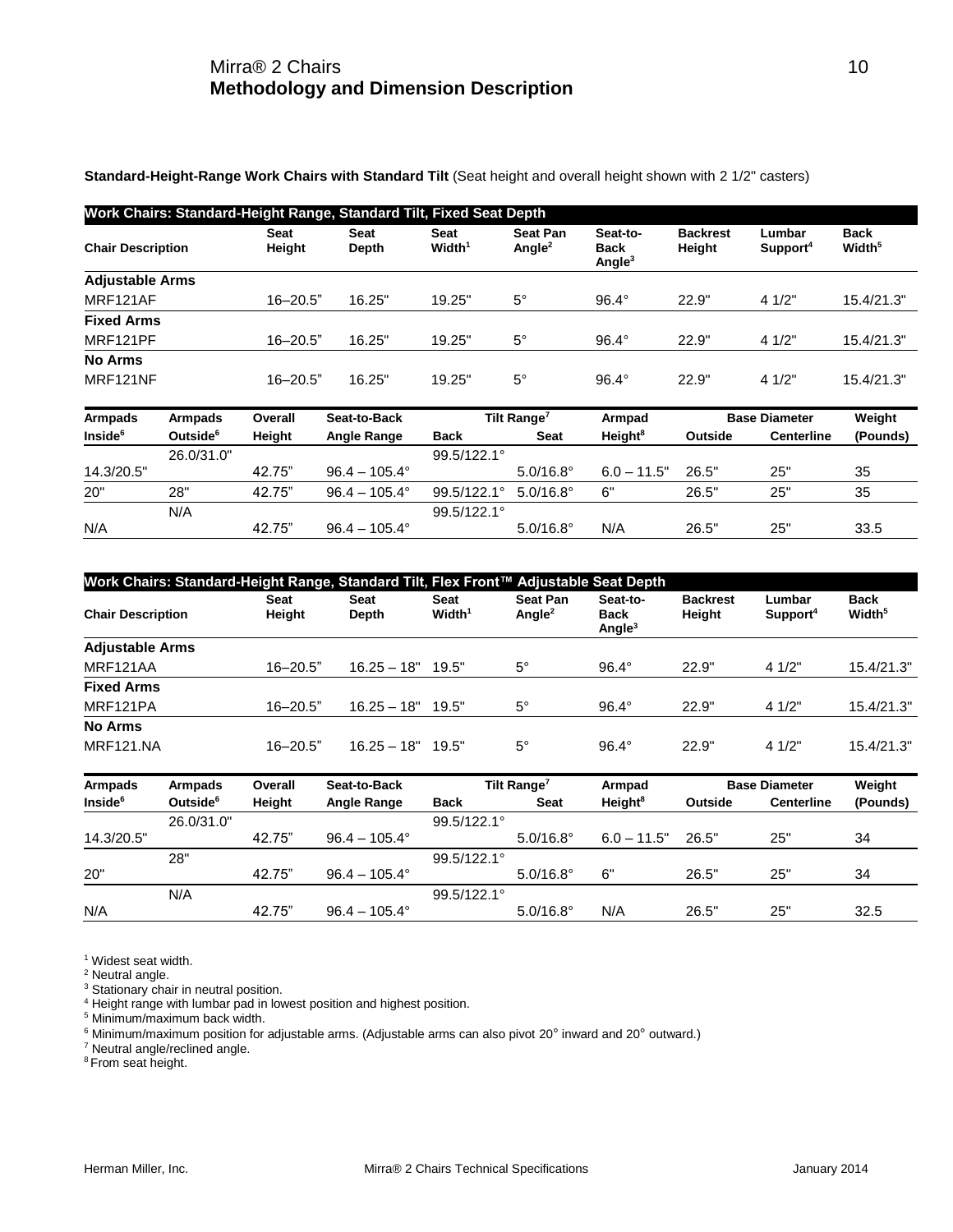**Extended-Height-Range Work Chairs with Tilt Limiter and Seat Angle** (Seat height and overall height shown with 2 1/2" casters)

| Work Chairs: Extended-Height Range, Tilt Limiter and Seat Angle, Fixed Seat Depth |                       |                      |                            |                                |                           |                           |                                |                                   |  |  |  |  |
|-----------------------------------------------------------------------------------|-----------------------|----------------------|----------------------------|--------------------------------|---------------------------|---------------------------|--------------------------------|-----------------------------------|--|--|--|--|
| <b>Chair Description</b>                                                          | <b>Seat</b><br>Height | <b>Seat</b><br>Depth | Seat<br>Width <sup>1</sup> | Seat Pan<br>Angle <sup>2</sup> | Seat-to-Back<br>Angle $3$ | <b>Backrest</b><br>Height | Lumbar<br>Support <sup>4</sup> | <b>Back</b><br>Width <sup>5</sup> |  |  |  |  |
| <b>Adjustable Arms</b>                                                            |                       |                      |                            |                                |                           |                           |                                |                                   |  |  |  |  |
| MRF133AF                                                                          | 16.75-22.25" 16.25"   |                      | 19.25"                     | $-2.2/5^{\circ}$               | $96.4^\circ$              | 22.9"                     | 41/2"                          | 15.4/21.3"                        |  |  |  |  |
| <b>Fixed Arms</b>                                                                 |                       |                      |                            |                                |                           |                           |                                |                                   |  |  |  |  |
| MRF133PF                                                                          | 16.75-22.25" 16.25"   |                      | 19.25"                     | $-2.2/5^{\circ}$               | $96.4^\circ$              | 22.9"                     | 41/2"                          | 15.4/21.3"                        |  |  |  |  |
| <b>No Arms</b>                                                                    |                       |                      |                            |                                |                           |                           |                                |                                   |  |  |  |  |
| MRF133NF                                                                          | 16.75-22.25" 16.25"   |                      | 19.25"                     | $-2.2/5^{\circ}$               | $96.4^\circ$              | 22.9"                     | 41/2"                          | 15.4/21.3"                        |  |  |  |  |

| Armpads    | <b>Armpads</b>                                              | Overall | Seat-to-Back           |                | Tilt Range <sup>7</sup>                           | Armpad              |         | <b>Base Diameter</b> | Weight   |
|------------|-------------------------------------------------------------|---------|------------------------|----------------|---------------------------------------------------|---------------------|---------|----------------------|----------|
|            | Inside width <sup>6</sup> Outside width <sup>6</sup> Height |         | <b>Angle Range</b>     | <b>Back</b>    | <b>Seat</b>                                       | Height <sup>8</sup> | Outside | <b>Centerline</b>    | (Pounds) |
|            | 26.0/31.0"                                                  |         |                        | 92.3/99.5/124° |                                                   |                     |         |                      |          |
| 14.3/20.5" |                                                             | 43.75"  | $94.3 - 106.8^{\circ}$ |                | $-2.2/5.0/16.8^{\circ}$ 6.0 $-11.5^{\circ}$ 26.5" |                     |         | 25"                  | 35       |
|            |                                                             |         |                        |                |                                                   |                     |         |                      |          |
|            | 28"                                                         |         |                        | 92.3/99.5/124° |                                                   |                     |         |                      |          |
| 20"        |                                                             | 43.75"  | $94.3 - 106.8^{\circ}$ |                | $-2.2/5.0/16.8^{\circ}$ 6"                        |                     | 26.5"   | 25"                  | 35       |
|            |                                                             |         |                        |                |                                                   |                     |         |                      |          |
|            | N/A                                                         |         |                        | 92.3/99.5/124° |                                                   |                     |         |                      |          |
| N/A        |                                                             | 43.75"  | $94.3 - 106.8^{\circ}$ |                | $-2.2/5.0/16.8^{\circ}$ N/A                       |                     | 26.5"   | 25"                  | 33.5     |

| Work Chairs: Extended-Height Range, Tilt Limiter and Seat Angle, Adjustable Seat Depth |                              |                             |                            |                              |                           |                           |                                |                                   |  |  |  |  |
|----------------------------------------------------------------------------------------|------------------------------|-----------------------------|----------------------------|------------------------------|---------------------------|---------------------------|--------------------------------|-----------------------------------|--|--|--|--|
| <b>Chair Description</b>                                                               | <b>Seat</b><br>Height        | <b>Seat</b><br><b>Depth</b> | Seat<br>Width <sup>1</sup> | <b>Seat Pan</b><br>Angle $2$ | Seat-to-Back<br>Angle $3$ | <b>Backrest</b><br>Height | Lumbar<br>Support <sup>4</sup> | <b>Back</b><br>Width <sup>5</sup> |  |  |  |  |
| <b>Adjustable Arms</b>                                                                 |                              |                             |                            |                              |                           |                           |                                |                                   |  |  |  |  |
| MRF133AA                                                                               | $16.75 - 22.25" 16.25 - 18"$ |                             | 19.5"                      | $-2.2/5^{\circ}$             | $96.4^\circ$              | 22.9"                     | 41/2"                          | 15.4/21.3"                        |  |  |  |  |
| <b>Fixed Arms</b>                                                                      |                              |                             |                            |                              |                           |                           |                                |                                   |  |  |  |  |
| MRF133PA                                                                               | $16.75 - 22.25" 16.25 - 18"$ |                             | 19.5"                      | $-2.2/5^{\circ}$             | $96.4^\circ$              | 22.9"                     | 41/2"                          | 15.4/21.3"                        |  |  |  |  |
| <b>No Arms</b>                                                                         |                              |                             |                            |                              |                           |                           |                                |                                   |  |  |  |  |
| MRF133NA                                                                               | $16.75 - 22.25" 16.25 - 18"$ |                             | 19.5"                      | $-2.2/5^{\circ}$             | $96.4^\circ$              | 22.9"                     | 41/2"                          | 15.4/21.3"                        |  |  |  |  |

| Armpads                        | Armpads                                                     | Overall | Seat-to-Back           |                | Tilt Range <sup>7</sup>                           | Armpad              |         | <b>Base Diameter</b> | Weight   |
|--------------------------------|-------------------------------------------------------------|---------|------------------------|----------------|---------------------------------------------------|---------------------|---------|----------------------|----------|
|                                | Inside width <sup>6</sup> Outside width <sup>6</sup> Height |         | Angle Range            | <b>Back</b>    | <b>Seat</b>                                       | Height <sup>8</sup> | Outside | <b>Centerline</b>    | (Pounds) |
|                                | 26.0/31.0"                                                  |         |                        | 92.3/99.5/124° |                                                   |                     |         |                      |          |
| 14.3/20.5"                     |                                                             | 43.75"  | $94.3 - 106.8^{\circ}$ |                | $-2.2/5.0/16.8^{\circ}$ 6.0 $-11.5^{\circ}$ 26.5" |                     |         | 25"                  | 34       |
|                                |                                                             |         |                        |                |                                                   |                     |         |                      |          |
|                                | 28"                                                         |         |                        | 92.3/99.5/124° |                                                   |                     |         |                      |          |
| 20"                            |                                                             | 43.75"  | $94.3 - 106.8^{\circ}$ |                | $-2.2/5.0/16.8^{\circ}$ 6"                        |                     | 26.5"   | 25"                  | 34       |
|                                | N/A                                                         |         |                        | 92.3/99.5/124° |                                                   |                     |         |                      |          |
| N/A<br>$Mid$ ont annt $u$ idth |                                                             | 43.75"  | $94.3 - 106.8^{\circ}$ |                | $-2.2/5.0/16.8^{\circ}$ N/A                       |                     | 26.5"   | 25"                  | 32.5     |

<sup>1</sup> Widest seat width.

 $2$  Forward angle/neutral angle.

<sup>3</sup> Stationary chair in neutral position.

<sup>4</sup> Height range with lumbar pad in lowest position and highest position.

<sup>5</sup> Minimum/maximum back width.

<sup>6</sup> Minimum/maximum position for adjustable arms. (Adjustable arms can also pivot 20° inward and 20° outward.).

<sup>7</sup> Forward angle/neutral angle/reclined angle. <sup>8</sup> From seat height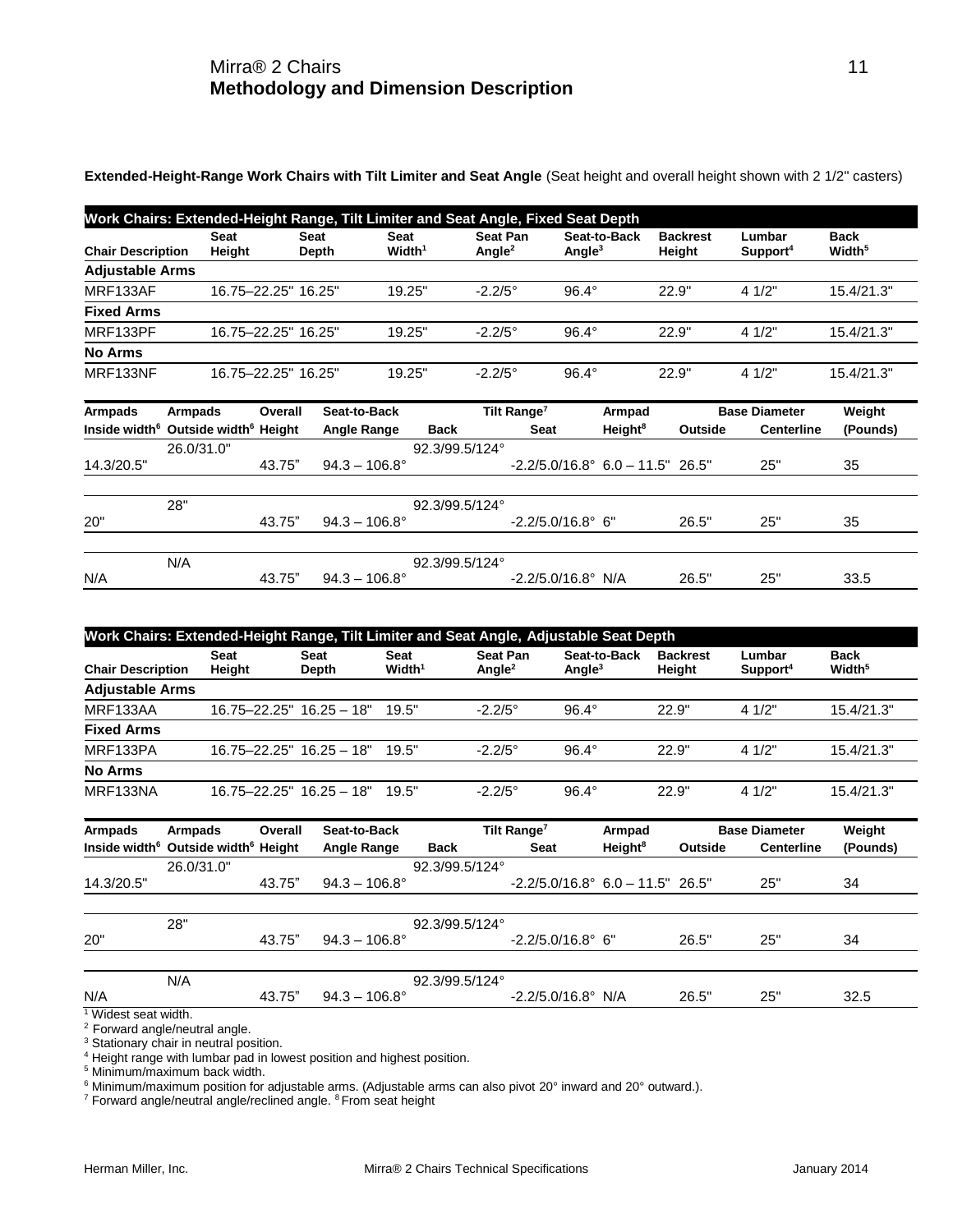## Mirra® 2 Chairs 12 **Methodology and Dimension Description**

**Extended-Height-Range Work Chairs with Tilt Limiter** (Seat height and overall height shown with 2 1/2" casters)

| Work Chairs: Extended-Height Range, Tilt Limiter, Fixed Seat Depth |                       |                      |                            |                       |                           |                           |                                |                                   |
|--------------------------------------------------------------------|-----------------------|----------------------|----------------------------|-----------------------|---------------------------|---------------------------|--------------------------------|-----------------------------------|
| <b>Chair Description</b>                                           | <b>Seat</b><br>Height | <b>Seat</b><br>Depth | Seat<br>Width <sup>1</sup> | Seat Pan<br>Angle $2$ | Seat-to-Back<br>Angle $3$ | <b>Backrest</b><br>Height | Lumbar<br>Support <sup>4</sup> | <b>Back</b><br>Width <sup>5</sup> |
| <b>Adjustable Arms</b>                                             |                       |                      |                            |                       |                           |                           |                                |                                   |
| MRF132AF                                                           | 16.75-22.25" 16.25"   |                      | 19.25"                     | $5^\circ$             | $96.4^\circ$              | 22.9"                     | 4 1/2"                         | 15.4/21.3"                        |
| <b>Fixed Arms</b>                                                  |                       |                      |                            |                       |                           |                           |                                |                                   |
| MRF132PF                                                           | 16.75-22.25" 16.25"   |                      | 19.25"                     | $5^\circ$             | $96.4^\circ$              | 22.9"                     | 4 1/2"                         | 15.4/21.3"                        |
| <b>No Arms</b>                                                     |                       |                      |                            |                       |                           |                           |                                |                                   |
| MRF132NF                                                           | 16.75-22.25" 16.25"   |                      | 19.25"                     | $5^\circ$             | $96.4^\circ$              | 22.9"                     | 4 1/2"                         | 15.4/21.3"                        |

| <b>Armpads</b> | <b>Armpads</b>                                              | Overall | Seat-to-Back           |                      | Tilt Range <sup>7</sup> | Armpad              |         | <b>Base Diameter</b> | Weight   |
|----------------|-------------------------------------------------------------|---------|------------------------|----------------------|-------------------------|---------------------|---------|----------------------|----------|
|                | Inside width <sup>6</sup> Outside width <sup>6</sup> Height |         | <b>Angle Range</b>     | <b>Back</b>          | Seat                    | Height <sup>8</sup> | Outside | <b>Centerline</b>    | (Pounds) |
|                | 26.0/31.0"                                                  |         |                        | 99.5/122.1°          |                         |                     |         |                      |          |
| 14.3/20.5"     |                                                             | 43.75"  | $96.4 - 105.4^{\circ}$ |                      | $5.0/16.8^{\circ}$      | $6.0 - 11.5" 26.5"$ |         | 25"                  | 35       |
|                |                                                             |         |                        |                      |                         |                     |         |                      |          |
|                | 28"                                                         |         |                        | $99.5/122.1^{\circ}$ |                         |                     |         |                      |          |
| 20"            |                                                             | 43.75"  | $96.4 - 105.4^{\circ}$ |                      | $5.0/16.8^{\circ}$      | 6"                  | 26.5"   | 25"                  | 35       |
|                |                                                             |         |                        |                      |                         |                     |         |                      |          |
|                | N/A                                                         |         |                        | $99.5/122.1^{\circ}$ |                         |                     |         |                      |          |
| N/A            |                                                             | 43.75"  | $96.4 - 105.4^{\circ}$ |                      | $5.0/16.8^{\circ}$      | N/A                 | 26.5"   | 25"                  | 33.5     |

| Work Chairs: Extended-Height Range, Tilt Limiter, Flex Front™ Adjustable Seat Depth |                              |                             |                            |                              |                           |                           |                                |                                   |
|-------------------------------------------------------------------------------------|------------------------------|-----------------------------|----------------------------|------------------------------|---------------------------|---------------------------|--------------------------------|-----------------------------------|
| <b>Chair Description</b>                                                            | <b>Seat</b><br>Height        | <b>Seat</b><br><b>Depth</b> | Seat<br>Width <sup>1</sup> | <b>Seat Pan</b><br>Angle $2$ | Seat-to-Back<br>Angle $3$ | <b>Backrest</b><br>Height | Lumbar<br>Support <sup>4</sup> | <b>Back</b><br>Width <sup>5</sup> |
| <b>Adjustable Arms</b>                                                              |                              |                             |                            |                              |                           |                           |                                |                                   |
| MRF132AA                                                                            | $16.75 - 22.25" 16.25 - 18"$ |                             | 19.5"                      | $5^{\circ}$                  | $96.4^\circ$              | 22.9"                     | 41/2"                          | 15.4/21.3"                        |
| <b>Fixed Arms</b>                                                                   |                              |                             |                            |                              |                           |                           |                                |                                   |
| MRF132PA                                                                            | $16.75 - 22.25" 16.25 - 18"$ |                             | 19.5"                      | $5^{\circ}$                  | $96.4^\circ$              | 22.9"                     | 41/2"                          | 15.4/21.3"                        |
| <b>No Arms</b>                                                                      |                              |                             |                            |                              |                           |                           |                                |                                   |
| MRF132NA                                                                            | $16.75 - 22.25" 16.25 - 18"$ |                             | 19.5"                      | $5^{\circ}$                  | $96.4^{\circ}$            | 22.9"                     | 41/2"                          | 15.4/21.3"                        |

| <b>Armpads</b>     | <b>Armpads</b>                                              | Overall | Seat-to-Back           |                      | Tilt Range <sup>7</sup> | Armpad              |         | <b>Base Diameter</b> | Weight   |
|--------------------|-------------------------------------------------------------|---------|------------------------|----------------------|-------------------------|---------------------|---------|----------------------|----------|
|                    | Inside width <sup>6</sup> Outside width <sup>6</sup> Height |         | Angle Range            | <b>Back</b>          | <b>Seat</b>             | Height <sup>8</sup> | Outside | <b>Centerline</b>    | (Pounds) |
|                    | 26.0/31.0"                                                  |         |                        | 99.5/122.1°          |                         |                     |         |                      |          |
| 14.3/20.5"         |                                                             | 43.75"  | $96.4 - 105.4^{\circ}$ |                      | $5.0/16.8^{\circ}$      | $6.0 - 11.5" 26.5"$ |         | 25"                  | 34       |
|                    |                                                             |         |                        |                      |                         |                     |         |                      |          |
|                    | 28"                                                         |         |                        | $99.5/122.1^{\circ}$ |                         |                     |         |                      |          |
| 20"                |                                                             | 43.75"  | $96.4 - 105.4^{\circ}$ |                      | $5.0/16.8^{\circ}$      | 6"                  | 26.5"   | 25"                  | 34       |
|                    |                                                             |         |                        |                      |                         |                     |         |                      |          |
|                    | N/A                                                         |         |                        | 99.5/122.1°          |                         |                     |         |                      |          |
| N/A                |                                                             | 43.75"  | $96.4 - 105.4^{\circ}$ |                      | $5.0/16.8^{\circ}$      | N/A                 | 26.5"   | 25"                  | 32.5     |
| Widest seat width. |                                                             |         |                        |                      |                         |                     |         |                      |          |

<sup>2</sup> Neutral angle.

<sup>3</sup> Stationary chair in neutral position.

<sup>4</sup> Height range with lumbar pad in lowest position and highest position.

<sup>5</sup> Minimum/maximum back width.

 $^6$  Minimum/maximum position for adjustable arms. (Adjustable arms can also pivot 20° inward and 20° outward.)

<sup>7</sup> Neutral angle/reclined angle. <sup>8</sup> From seat height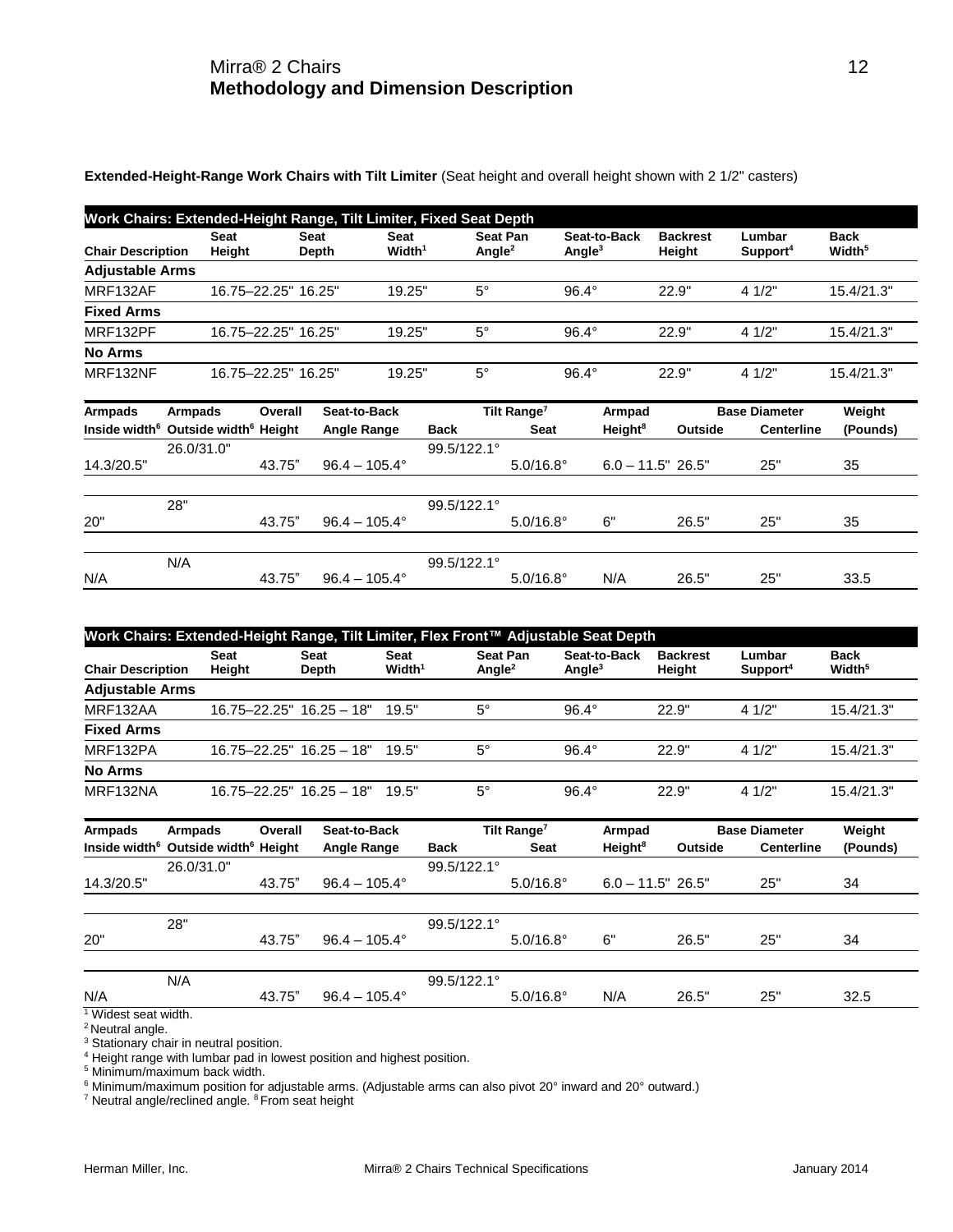**Extended-Height-Range Work Chairs with Standard Tilt** (Seat height and overall height shown with 2 1/2" casters)

|                            | Work Chairs: Extended-Height Range, Standard Tilt, Fixed Seat Depth |                |                        |                                   |                                       |                                      |                           |                                |                            |
|----------------------------|---------------------------------------------------------------------|----------------|------------------------|-----------------------------------|---------------------------------------|--------------------------------------|---------------------------|--------------------------------|----------------------------|
| <b>Chair Description</b>   |                                                                     | Seat<br>Height | Seat<br>Depth          | <b>Seat</b><br>Width <sup>1</sup> | <b>Seat Pan</b><br>Angle <sup>2</sup> | Seat-to-<br><b>Back</b><br>Angle $3$ | <b>Backrest</b><br>Height | Lumbar<br>Support <sup>4</sup> | Back<br>Width <sup>5</sup> |
| <b>Adjustable Arms</b>     |                                                                     |                |                        |                                   |                                       |                                      |                           |                                |                            |
| MRF131AF                   |                                                                     | 16.75 - 22.25" | 16.25"                 | 19.25"                            | $5^{\circ}$                           | $96.4^\circ$                         | 22.9"                     | 4 1/2"                         | 15.4/21.3"                 |
| <b>Fixed Arms</b>          |                                                                     |                |                        |                                   |                                       |                                      |                           |                                |                            |
| MRF131PF                   |                                                                     | 16.75-22.25"   | 16.25"                 | 19.25"                            | $5^\circ$                             | $96.4^\circ$                         | 22.9"                     | 4 1/2"                         | 15.4/21.3"                 |
| <b>No Arms</b><br>MRF131NF |                                                                     | 16.75-22.25"   | 16.25"                 | 19.25"                            | $5^\circ$                             | $96.4^\circ$                         | 22.9"                     | 4 1/2"                         | 15.4/21.3"                 |
| <b>Armpads</b>             | <b>Armpads</b>                                                      | Overall        | Seat-to-Back           |                                   | Tilt Range <sup>7</sup>               | Armpad                               |                           | <b>Base Diameter</b>           | Weight                     |
| Inside <sup>6</sup>        | Outside <sup>6</sup>                                                | Height         | <b>Angle Range</b>     | <b>Back</b>                       | <b>Seat</b>                           | Height <sup>8</sup>                  | Outside                   | <b>Centerline</b>              | (Pounds)                   |
| 14.3/20.5"                 | 26.0/31.0"                                                          | 43.75"         | $96.4 - 105.4^{\circ}$ | 99.5/122.1°                       | $5.0/16.8^{\circ}$                    | $6.0 - 11.5"$                        | 26.5"                     | 25"                            | 35                         |
|                            | 28"                                                                 | 43.75"         |                        | 99.5/122.1°                       |                                       |                                      |                           |                                |                            |
| 20"                        |                                                                     |                | $96.4 - 105.4^{\circ}$ |                                   | $5.0/16.8^{\circ}$                    | 6"                                   | 26.5"                     | 25"                            | 35                         |
|                            | N/A                                                                 | 43.75"         |                        | 99.5/122.1°                       |                                       |                                      |                           |                                |                            |
| N/A                        |                                                                     |                | $96.4 - 105.4^{\circ}$ |                                   | $5.0/16.8^{\circ}$                    | N/A                                  | 26.5"                     | 25"                            | 33.5                       |

| Work Chairs: Extended-Height Range, Standard Tilt, Flex Front™ Adjustable Seat Depth |                       |                      |                            |                       |                                               |                           |                                |                                   |
|--------------------------------------------------------------------------------------|-----------------------|----------------------|----------------------------|-----------------------|-----------------------------------------------|---------------------------|--------------------------------|-----------------------------------|
| <b>Chair Description</b>                                                             | <b>Seat</b><br>Height | Seat<br><b>Depth</b> | Seat<br>Width <sup>1</sup> | Seat Pan<br>Angle $2$ | Seat-to-<br><b>Back</b><br>Angle <sup>3</sup> | <b>Backrest</b><br>Height | Lumbar<br>Support <sup>4</sup> | <b>Back</b><br>Width <sup>5</sup> |
| <b>Adjustable Arms</b>                                                               |                       |                      |                            |                       |                                               |                           |                                |                                   |
| MRF131AA                                                                             | 16.75-22.25"          | $16.25 - 18"$        | 19.5"                      | $5^{\circ}$           | $96.4^\circ$                                  | 22.9"                     | 41/2"                          | 15.4/21.3"                        |
| <b>Fixed Arms</b>                                                                    |                       |                      |                            |                       |                                               |                           |                                |                                   |
| MRF131PA                                                                             | 16.75-22.25"          | $16.25 - 18"$        | 19.5"                      | $5^{\circ}$           | $96.4^\circ$                                  | 22.9"                     | 41/2"                          | 15.4/21.3"                        |
| <b>No Arms</b>                                                                       |                       |                      |                            |                       |                                               |                           |                                |                                   |
| MRF131NA                                                                             | 16.75-22.25"          | $16.25 - 18"$        | 19.5"                      | $5^\circ$             | $96.4^\circ$                                  | 22.9"                     | 41/2"                          | 15.4/21.3"                        |

| <b>Armpads</b>      | Armpads              | Overall | Seat-to-Back           |                      | Tilt Range <sup>7</sup> | Armpad              |         | <b>Base Diameter</b> | Weight   |
|---------------------|----------------------|---------|------------------------|----------------------|-------------------------|---------------------|---------|----------------------|----------|
| Inside <sup>6</sup> | Outside <sup>6</sup> | Height  | <b>Angle Range</b>     | <b>Back</b>          | Seat                    | Height <sup>8</sup> | Outside | <b>Centerline</b>    | (Pounds) |
|                     | 26.0/31.0"           | 43.75"  |                        | $99.5/122.1^{\circ}$ |                         |                     |         |                      |          |
| 14.3/20.5"          |                      |         | $96.4 - 105.4^{\circ}$ |                      | $5.0/16.8^{\circ}$      | $6.0 - 11.5"$       | 26.5"   | 25"                  | 34       |
|                     | 28"                  | 43.75"  |                        | $99.5/122.1^{\circ}$ |                         |                     |         |                      |          |
| 20"                 |                      |         | $96.4 - 105.4^{\circ}$ |                      | $5.0/16.8^{\circ}$      | 6"                  | 26.5"   | 25"                  | 34       |
|                     | N/A                  | 43.75"  |                        | $99.5/122.1^{\circ}$ |                         |                     |         |                      |          |
| N/A                 |                      |         | $96.4 - 105.4^{\circ}$ |                      | $5.0/16.8^{\circ}$      | N/A                 | 26.5"   | 25"                  | 32.5     |

<sup>1</sup> Widest seat width.

<sup>2</sup> Neutral angle.

<sup>3</sup> Stationary chair in neutral position.

<sup>4</sup> Height range with lumbar pad in lowest position and highest position.

<sup>5</sup> Minimum/maximum back width.

 $6$  Minimum/maximum position for adjustable arms. (Adjustable arms can also pivot 20 $^{\circ}$  inward and 20 $^{\circ}$  outward.)

<sup>7</sup> Neutral angle/reclined angle.

<sup>8</sup> From seat height.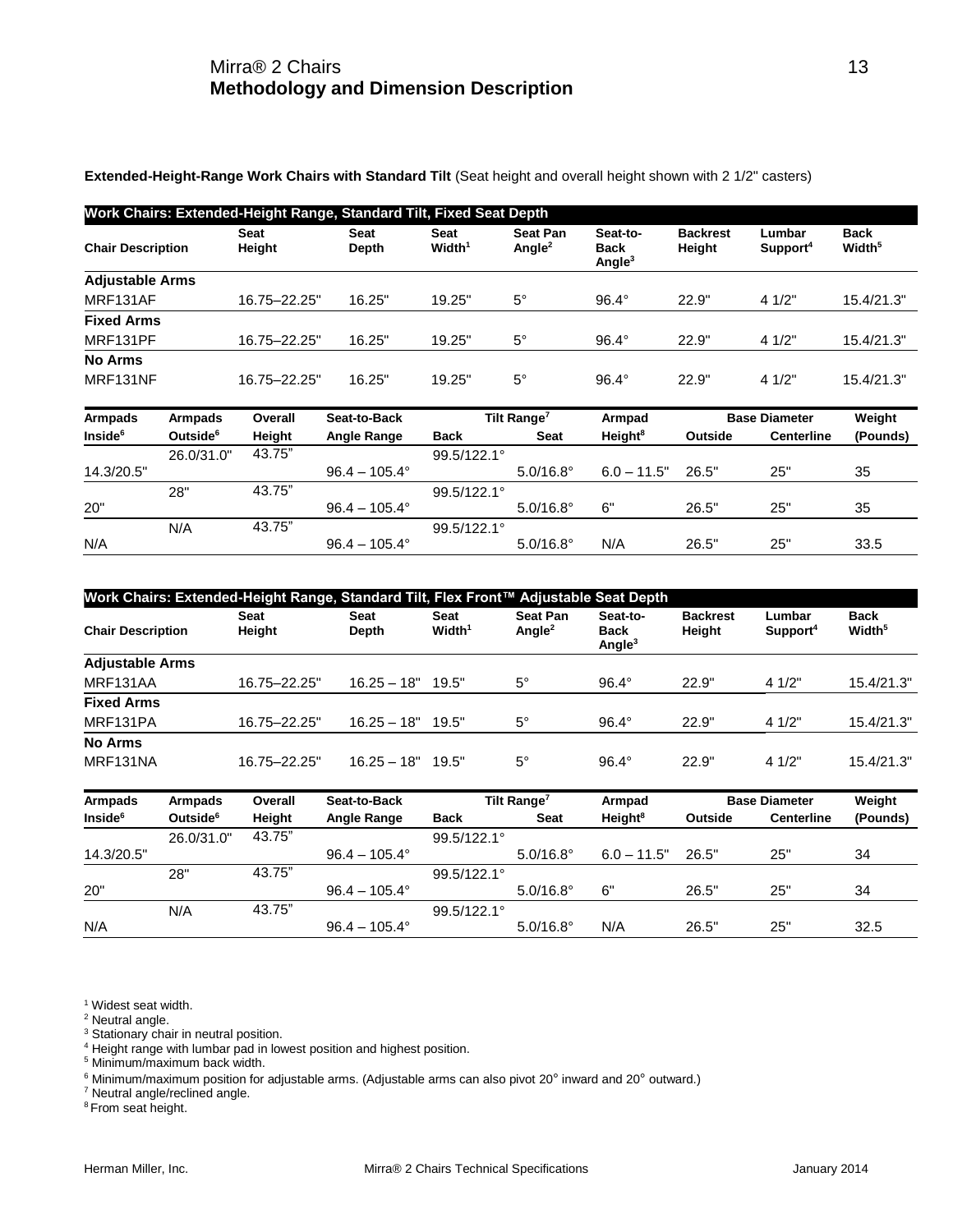| <b>Description</b> | <b>MRF111</b> | <b>MRF131</b> |
|--------------------|---------------|---------------|
|                    | <b>MRF112</b> | <b>MRF132</b> |
|                    | <b>MRF113</b> | <b>MRF133</b> |
|                    | <b>MRF121</b> |               |
|                    | <b>MRF122</b> |               |
|                    | <b>MRF123</b> |               |
|                    |               |               |

This chair has a Butterfly Back™ surface that creates an intelligent support structure for the user's entire back. The back utilizes a new method for merging a fabric layer with flexible polymer shell. This, combined with the new loop spine design and passive PostureFit® sacral support allow for a new level of personal contouring and micro-motion support. The AireWeave™ 2 seat-suspension material is lightweight and breathable and evenly distributes the user's weight over the seat of the chair. The chair's Harmonic™ 2 tilt provides continuous balance and lets the body recline naturally, pivoting at the ankles, knees, and hips. The chair has a 5-star base offered in two design profiles and 3 height adjustment options. The lowheight option has a seat-height range of 14 3/4" to 19"; the standard-height option has a seatheight range of 16" to 20 1/2"; and the extended-height option has a seat-height range of 16 3/4" to 22 1/4".

Tilt options include a standard tilt, tilt limiter, and tilt limiter and seat angle. The tilt limiter allows the user to set the tilt range to limit the amount of recline. The tilt limiter and seat angle allows the user to set the tilt range and select a 5° forward seat angle.

Back support options include a standard fixed lumbar version and a user-adjustable lumbar support version. The adjustable lumbar support adjusts 4 1/2" in height and 1" in depth. Both back options include passive PostureFit at the base of the back, below the beltline, that helps achieve healthier posture and improved lower back comfort.

The chair's Butterfly Back is specified with a Latitude™ fabric color that corresponds to the polymer back shell colors. The applied fabric is on the front side of the backrest and allows flexible support and airflow. Fabric cannot be applied to the chair's AireWeave seat.

Seat options include a 161/4" fixed seat depth or a FlexFront® seat depth that allows the user to adjust the seat depth from 16 1/4" to 18".

Arm choices include no arms, fixed arms, or 4-dimensional adjustable arms that adjust the arms 5 1/2" vertically, 1 1/8" horizontally, 2" front-to-back, and pivot the armpads 20° outward and 20° inward.

A fire-retardant chair meets CAL 133 requirements. The chair's back and tilt covers are manufactured with a fire-retardant additive. The additive does not meet Herman Miller's Design for the Environment criteria.

Chair is tested and warranted for use by persons 350 pounds and under.

### **Construction Seat**

The separate seat shall be a durable, breathable AireWeave material stretched within a carrier ring and fitted into an outer frame. The AireWeave material shall be a woven blend and a solution-dyed polyester yarn. It shall support and distribute the user's weight evenly over the seat of the chair and shall retain its original shape when the chair is unoccupied.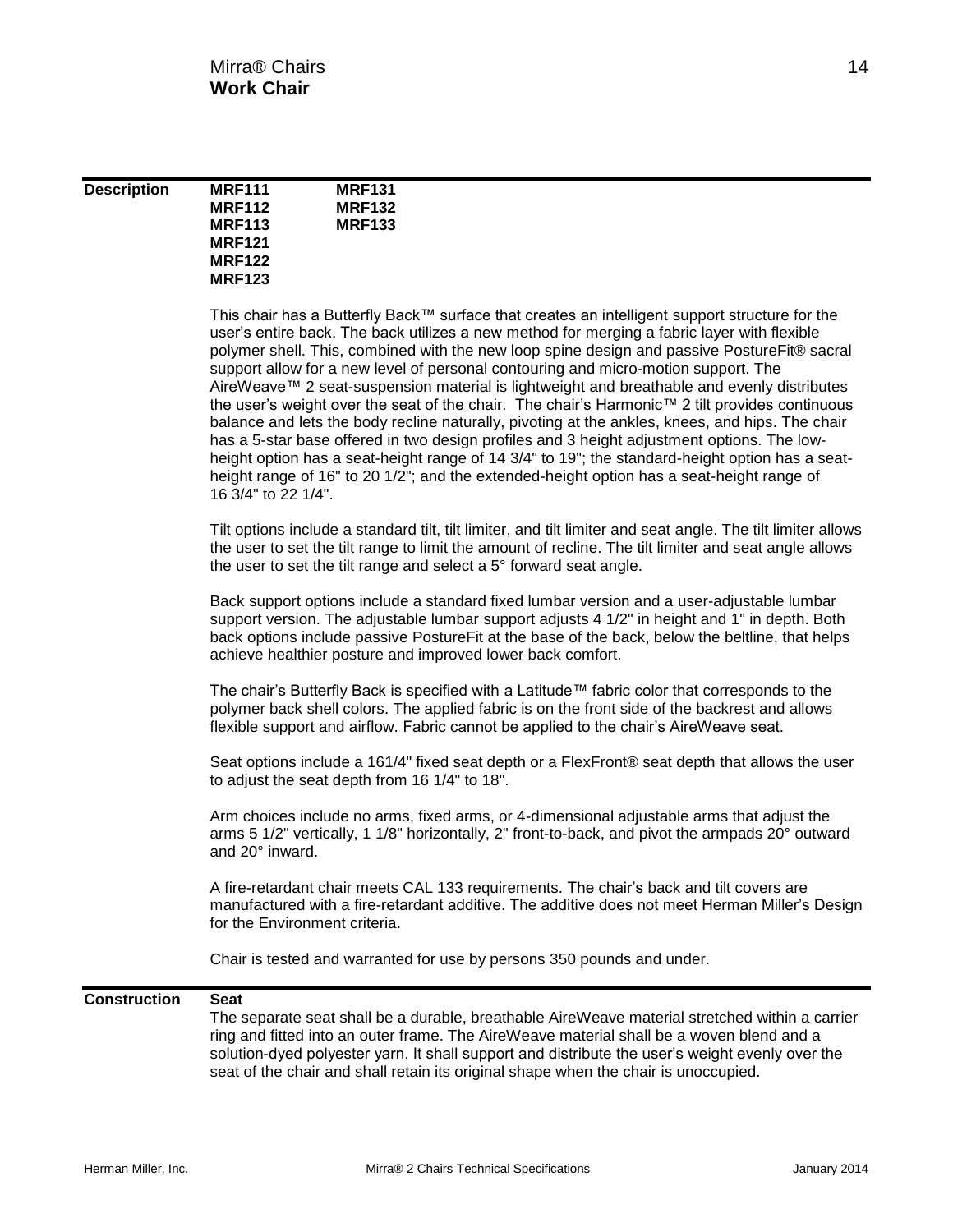The carrier ring shall be a thermoplastic co-polyester based elastomer (TPE) molded around the perimeter of the AireWeave material to frame and support it. The seat support shall be made from injection-molded, glass reinforced thermoplastic Nylon 6.

For seats with FlexFront adjustable seat depth, the flexible portion of the seat support shall be Nylon 6.

#### **Back**

The separate molded back shall be a durable polypropylene attached to a loop-shaped support spine made from glass-filled Nylon 6. It shall support and distribute the user's weight evenly over the entire back of the chair and shall retain its original shape when the chair is unoccupied. The molded back and support spine shall be secured together with screws.

The molded back/loop-shaped support spine assembly shall be secured to the tilt mechanism with bolts.

Chairs without optional lumbar support shall have fixed back support, made from glass filled polypropylene (GFPP), and attached to the spine.

#### **Lumbar Pad (Optional)**

The lumbar strap shall be a molded polypropylene thermoplastic secured to a bow-shaped attachment. The bow-shaped attachment (a.k.a. lumbar bow) shall be molded-in nylon. The pad shall be approximately .130" thick. The handles of the lumbar support shall be made from glass filled nylon (GFPA).

See "Adjustments" for lumbar adjustments.

#### **Butterfly Back™ Upholstered Back**

The upholstery shall be a 3-dimensional knit fabric of breathable, 100% virgin polyester.

#### **Arms (Optional)**

The work chair shall be available with no arms, fixed arms, or adjustable arms. Adjustable arm shall have an armpad support and arm stem of glass-filled nylon. Fixed arm shall have an armpad support of glass filled nylon (GFPA) and arm stem of aluminum. An armpad support shall attach to the arm stem with a screw. See "Adjustments" for adjustable-arm ranges.

Chairs shall have 10"-by-4 3/4" armpads of urethane foam molded in place to nylon armpad insert on the armpad support. Armpads shall be molded, textured, flexible urethane.

#### **Tilt**

The tilt mechanism shall be 2 fiberglass leaf springs, a gear-driven tension adjustment, and a cast aluminum housing. A 3-piece, polycarbonate ABS blend cover shall snap together to enclose the tilt mechanism.

The tilt limiter lever and the seat angle adjustment lever (2 levers), which extend from the left side of the tilt, shall be glass-filled nylon.

The tilt tension adjustment shaft, which extends from the right side of the tilt, shall be steel with an overmolded glass filled nylon handle and soft, textured, molded tilt-tension knob of Sanoprene outer skin.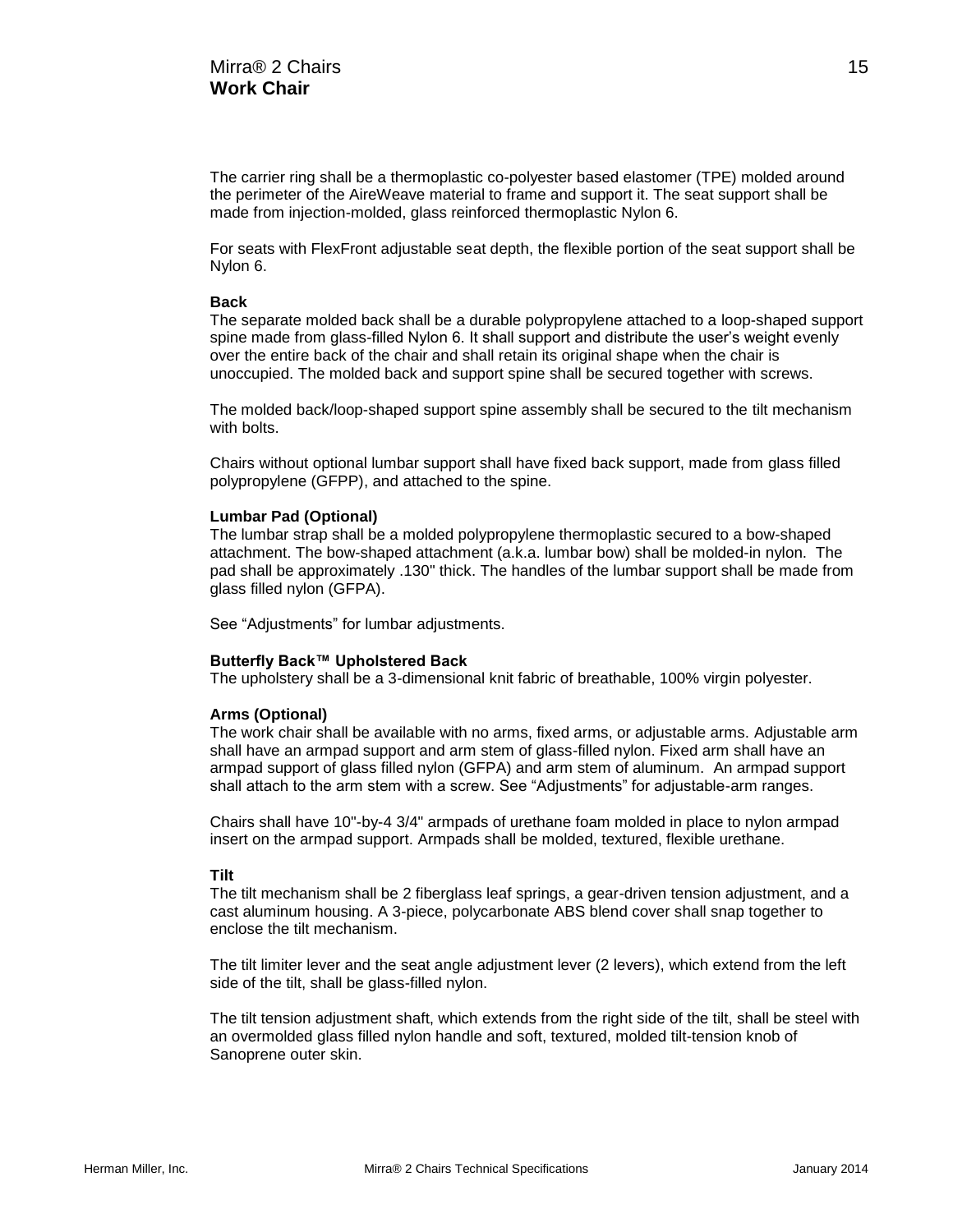| Construction<br>continued | <b>Base</b><br>The chair base shall house a unitized single-stage pneumatic seat height adjustment<br>mechanism contained in 2 steel tubes; an inner tube shall slide and rotate in a bushing within<br>an outer tube. The outer tube shall be coated black and shall have a tapered end that shall be<br>pressed into the base, and an upper end that shall be pressed into the tilt mechanism.                                                                                                                                                                                                                   |  |  |  |  |  |  |  |
|---------------------------|--------------------------------------------------------------------------------------------------------------------------------------------------------------------------------------------------------------------------------------------------------------------------------------------------------------------------------------------------------------------------------------------------------------------------------------------------------------------------------------------------------------------------------------------------------------------------------------------------------------------|--|--|--|--|--|--|--|
|                           | See "Adjustments" for tilt and seat-height ranges.<br>Pneumatic cylinders can be replaced on site. (See Service Parts in Kiosk.)                                                                                                                                                                                                                                                                                                                                                                                                                                                                                   |  |  |  |  |  |  |  |
|                           | The 5-star base shall be cast aluminum<br>The chair shall swivel 360°.                                                                                                                                                                                                                                                                                                                                                                                                                                                                                                                                             |  |  |  |  |  |  |  |
|                           | Chairs shall be furnished with interchangeable casters. See the "Casters and Glides" section for<br>more information.                                                                                                                                                                                                                                                                                                                                                                                                                                                                                              |  |  |  |  |  |  |  |
| <b>Adjustments</b>        | <b>Lumbar Pad (Optional)</b><br>To adjust the height of the optional lumbar pad, turn the lumbar knobs upward, and slide the<br>lumbar support up and down within a 4 1/2" range. To increase lumbar support, within a 1"<br>range, rotate lumbar knobs up or down.                                                                                                                                                                                                                                                                                                                                                |  |  |  |  |  |  |  |
|                           | <b>Seat Height</b><br>Seat height shall be controlled by a glass-filled Nylon 6 lever mounted to the right side of the<br>tilt.                                                                                                                                                                                                                                                                                                                                                                                                                                                                                    |  |  |  |  |  |  |  |
|                           | The approximate seat height range shall be 16 to 20 1/2" for standard-height-range pneumatic<br>chairs.                                                                                                                                                                                                                                                                                                                                                                                                                                                                                                            |  |  |  |  |  |  |  |
|                           | <b>Tilt</b><br>The Harmonic™ tilt shall let the user's body pivot at the ankles, knees, and hips.                                                                                                                                                                                                                                                                                                                                                                                                                                                                                                                  |  |  |  |  |  |  |  |
|                           | The back-to seat tilt ratio shall be 2° to 1° when the chair is reclined from a neutral angle.                                                                                                                                                                                                                                                                                                                                                                                                                                                                                                                     |  |  |  |  |  |  |  |
|                           | <b>Back Recline</b><br>Chairs with a standard tilt (MRF111and MRF121) shall have a nominal 22° of body weight-<br>controlled back recline. Chairs with a tilt limiter (MRR112 and MRR122) shall have a nominal<br>22° of body weight-controlled back recline and a tilt limiter that lets users limit the amount of<br>back recline in 3 incremental adjustments. Chairs with a tilt limiter and seat angle adjustment<br>(MRF113 and MRF123) shall have a nominal 26° of body weight-controlled back recline and a<br>tilt limiter that lets users limit the amount of back recline in 4 incremental adjustments. |  |  |  |  |  |  |  |
|                           | <b>Seat Angle Adjustment</b><br>والمستقط ومنازعا الماليات والمناوب المساريد والالتا<br>a satisfactor of the following the contract of the contract of the set of the set of the contract of the contract of the contract of the contract of the contract of the contract of the contract of the contract of the contr                                                                                                                                                                                                                                                                                              |  |  |  |  |  |  |  |

Chairs with a tilt limiter and seat angle adjustment (MRF113 and MRF123) shall let the user select a +1.5° horizontal or -2.5° forward seat angle.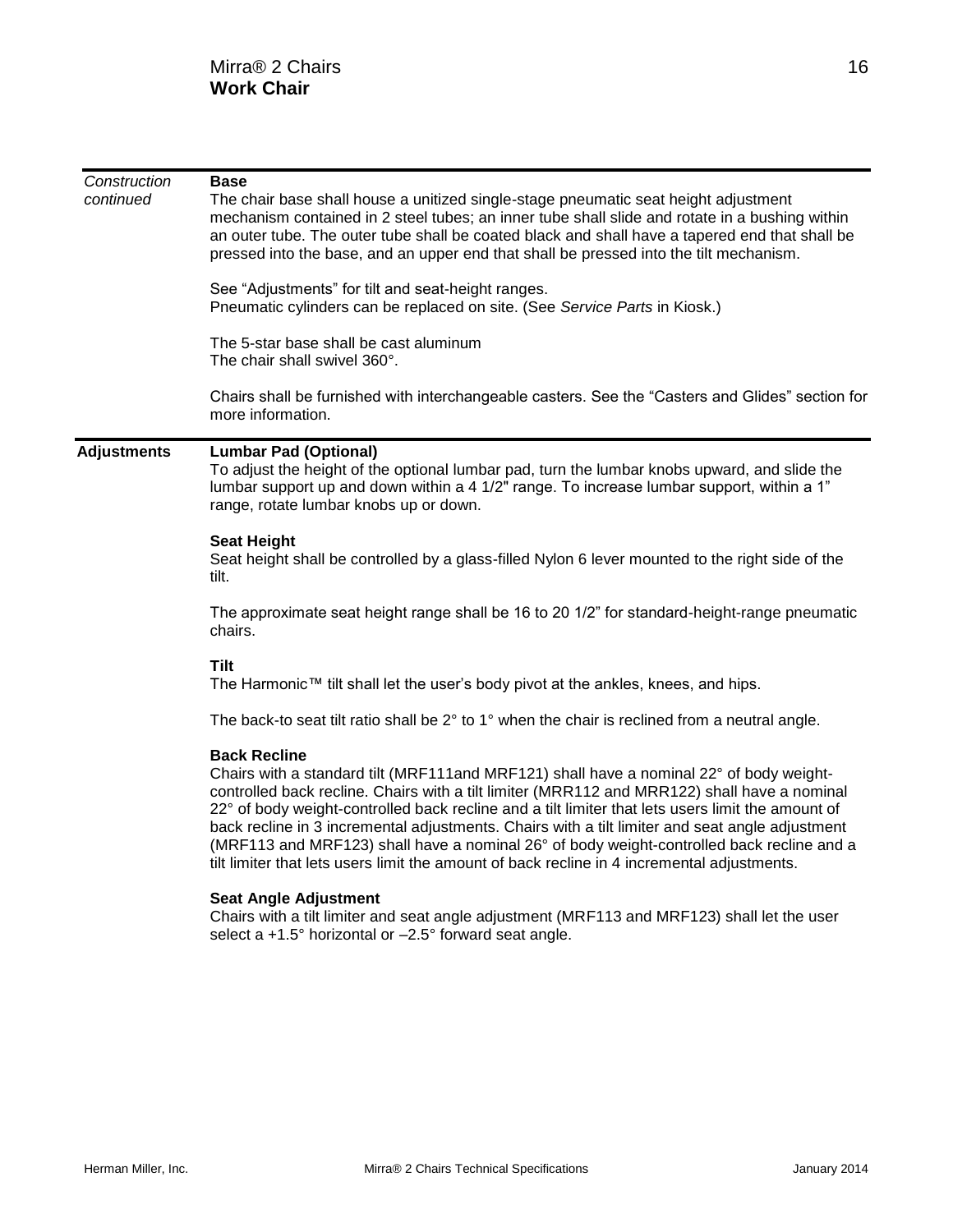|                            | <b>Adjustable Arms (Optional)</b><br>The adjustable arms shall have an injection-molded glass-filled Nylon 6 tab to let the user<br>loosen the arm height mechanism. The arm height adjustment range shall be approximately 5<br>$1/2"$ .                                                                                 |
|----------------------------|---------------------------------------------------------------------------------------------------------------------------------------------------------------------------------------------------------------------------------------------------------------------------------------------------------------------------|
|                            | The arm width adjustment range shall be approximately 1 1/8".                                                                                                                                                                                                                                                             |
|                            | The fore and aft armpad adjustment shall be 2".                                                                                                                                                                                                                                                                           |
|                            | The adjustable arms shall have a plastic plate with detents to allow the arm support to pivot to 3<br>different positions. The arm shall be adjustable to 20° outward, neutral, and 20° inward angles<br>by applying pressure to the side of the arm. Detents within the arm assembly shall hold the<br>arms in position. |
| <b>Performance</b><br>Data | The chair shall be rated to support a maximum of 350 pounds. The chair shall accommodate<br>the 5 <sup>th</sup> percentile female to the 95 <sup>th</sup> percentile male (combination of low and standard height<br>range).                                                                                              |
|                            | See the "Seating Measurements" chart for chair dimensions.                                                                                                                                                                                                                                                                |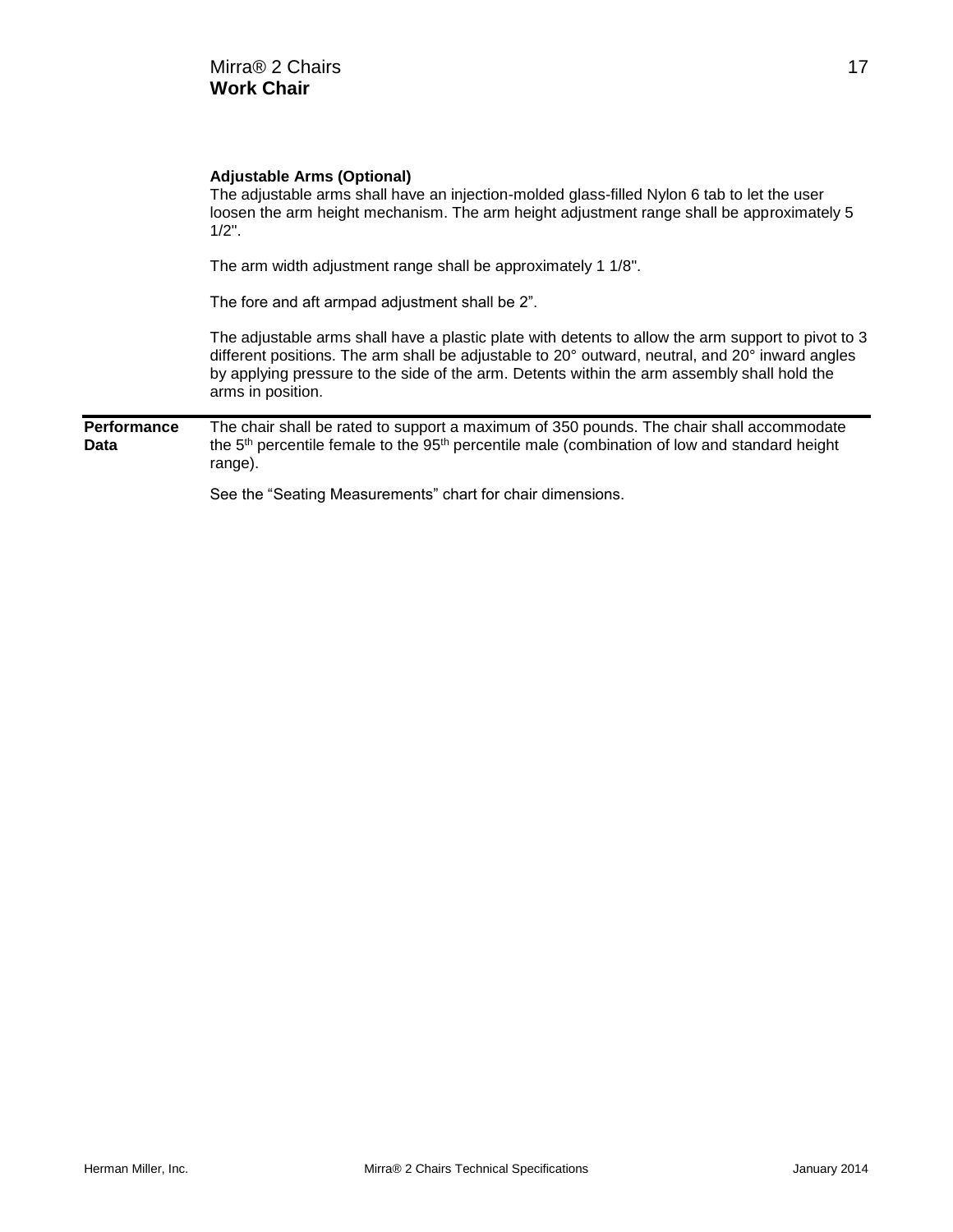**Description MRF910** This back replaces an existing back on a Mirra® 2 work chair. **Dimensions Backrest Height Minimum Back Width Maximum Back Width Maximum Back Width Maximum Back Width 15.4**" **21.3**"  $22.9"$  21.3" **Construction** The upholstery shall be a 3-dimensional knit fabric of breathable, 100% virgin polyester. The back utilizes a new method for merging a fabric layer with flexible polymer shell.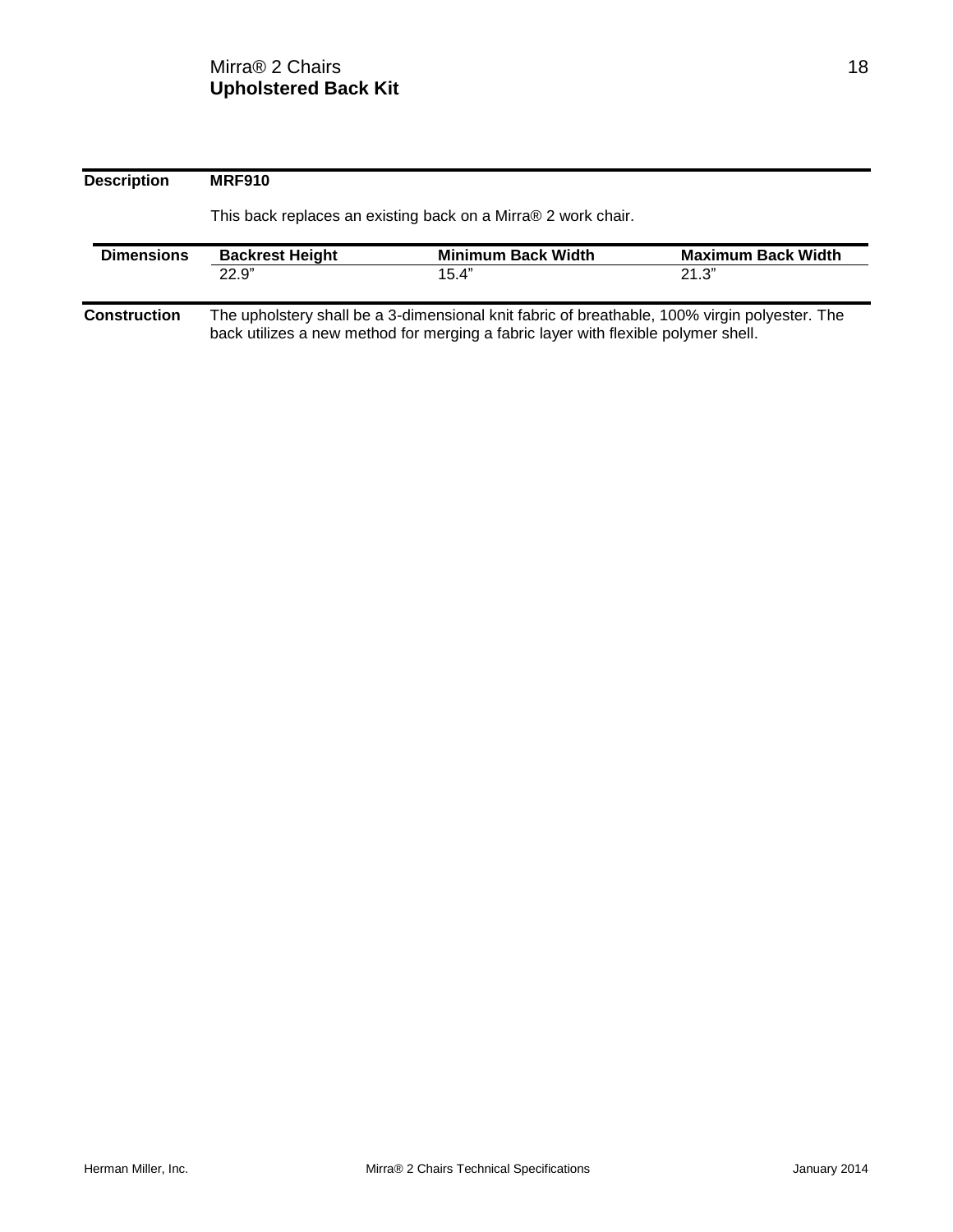| <b>Description</b>  | <b>MRF905</b>           |                                                                                                                                                                                                                                                                                                                                                    |  |  |  |  |  |  |
|---------------------|-------------------------|----------------------------------------------------------------------------------------------------------------------------------------------------------------------------------------------------------------------------------------------------------------------------------------------------------------------------------------------------|--|--|--|--|--|--|
|                     | lumbar.                 | This adjustable lumbar support fits into the back of a Mirra® 2 work chair replacing a fixed                                                                                                                                                                                                                                                       |  |  |  |  |  |  |
| <b>Dimensions</b>   | Height<br>Range<br>4.5" | <b>Depth</b><br><b>Adjustment</b><br>1"                                                                                                                                                                                                                                                                                                            |  |  |  |  |  |  |
| <b>Construction</b> |                         | The lumbar strap shall be a molded polypropylene thermoplastic secured to a bow-shaped<br>attachment. The bow-shaped attachment (a.k.a. lumbar bow) shall be molded-in nylon and<br>shall attach to the loop-shaped spine. The pad shall be approximately .130" thick. The handles<br>of the lumbar support shall be made from glass filled nylon. |  |  |  |  |  |  |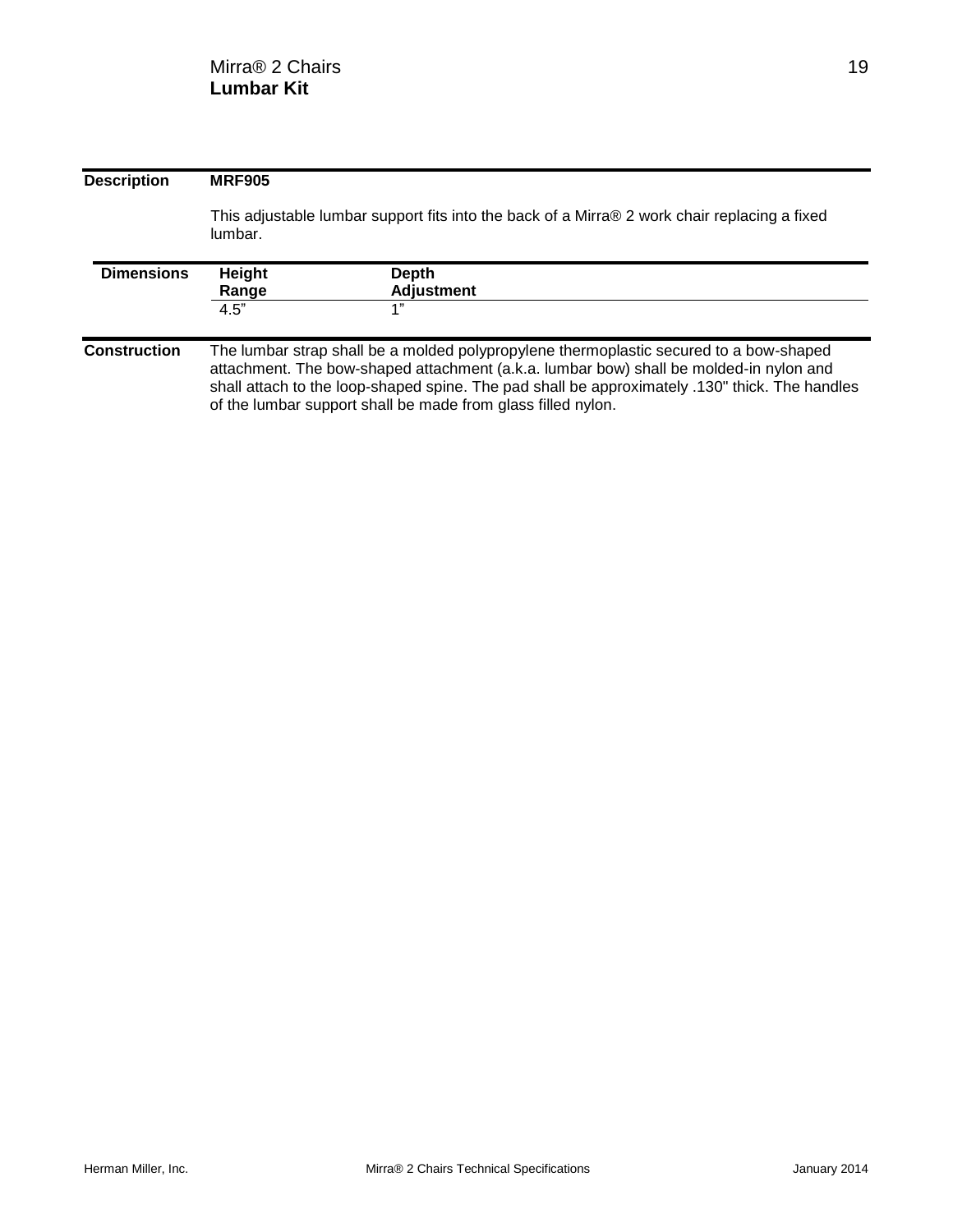| <b>Description</b>  | <b>MRF900</b>                                                                                                                                                                                                                                                                                                              |                     |                     |  |  |  |  |
|---------------------|----------------------------------------------------------------------------------------------------------------------------------------------------------------------------------------------------------------------------------------------------------------------------------------------------------------------------|---------------------|---------------------|--|--|--|--|
|                     | These arms retrofit to a no arm or fixed arm Mirra® 2 work chair.                                                                                                                                                                                                                                                          |                     |                     |  |  |  |  |
| <b>Dimensions</b>   |                                                                                                                                                                                                                                                                                                                            | <b>Armpad Width</b> | <b>Armpad Depth</b> |  |  |  |  |
|                     |                                                                                                                                                                                                                                                                                                                            | 4.3"                | 10"                 |  |  |  |  |
| <b>Construction</b> | The adjustable arms shall have an injection-molded glass-filled Nylon 6 tab to let the user<br>loosen the arm height mechanism. The arm height adjustment range shall be approximately 5<br>$1/2$ ".                                                                                                                       |                     |                     |  |  |  |  |
|                     | The arm width adjustment range shall be approximately 1 1/8".                                                                                                                                                                                                                                                              |                     |                     |  |  |  |  |
|                     | The armpad shall adjust fore and aft 2".                                                                                                                                                                                                                                                                                   |                     |                     |  |  |  |  |
|                     | The adjustable arms shall have a plastic plate with detents to allow the arm support to pivot to 3<br>different positions. The arm shall be adjustable to 20° outward, neutral, and 20° inward<br>angles by applying pressure to the side of the arm. A detent within the arm assembly shall hold<br>the arms in position. |                     |                     |  |  |  |  |